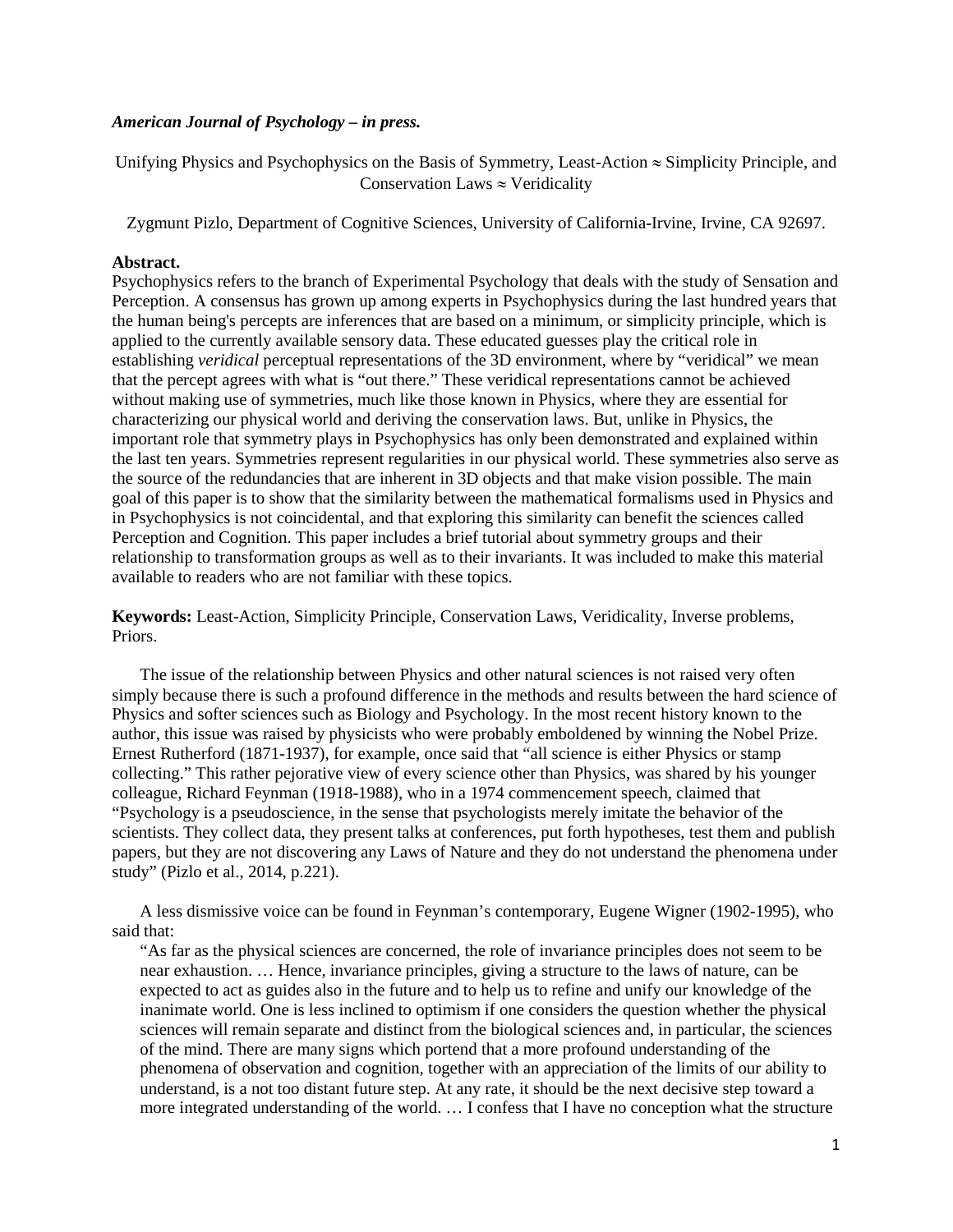of this more integrated science may be and it would be surprising if it continued to contain a hierarchy similar to the one described before, in which invariance and symmetry principles have definite places. ... This state of affairs should be remedied by a closer integration of the now separate disciplines" (Wigner, 1967, pp. 36-37).

The present paper discusses the concerns that Wigner raised half a century ago. Specifically, it explores how the *fundamental* relationship established in Physics by Noether (1918), among (i) symmetries, (ii) a least-action principle and (iii) the conservation laws can be used in Psychology to derive *veridical perceptions* by applying *a minimum principle* to *symmetries* present *in the physical world*.

# **Fechnerian Chain of Events**

# **Classical and Modern Psychophysics**

Psychophysics was formally established as the study of Perception by Fechner in his seminal book, *"Elements of Psychophysics",* published more than 150 years ago (Fechner, 1860/1966). According to Fechner, a percept is the end-result of a causal chain of events that starts with (i) a physical object (called a distal stimulus), followed by (ii) a distribution of physical energy on the surface of the receptors (called a proximal stimulus) that is (iii) transduced, transforming the physical energy of the proximal stimulus into the bioelectrical energy used by the nervous system, which is (iv) processed by the brain to  $(v)$ produce a percept. Fechner recognized that the percept, as a mental event, is *qualitatively* different from the physical event that caused the percept, but he was unable to shed light on the relationship between the two, other than proposing the use of physical intervals to measure perceptual intervals. This suggestion was based on the assumption that the percept is a *function*, in the mathematical sense of this word, of the physical stimulus. This proposal allowed Fechner to measure *absolute* and *difference* thresholds. It also made it possible to speculate about methods that might be used to measure perceived magnitudes such as brightness, loudness or beauty.

The Fechnerian paradigm has dominated the field of Perception for over a hundred years despite the fact that the Gestalt view of Perception, which became important near the beginning of the  $20<sup>th</sup>$ C., did not fit into the Fechnerian formalism. For Fechner, Perception boiled down to feature detection. For the Gestalt Psychologists a percept was essentially an "educated guess" that was based on the incomplete sensory data available at the moment. We now know that the Gestalt Psychologists' approach to Perception was on the right track in no small measure because they realized that both physical and perceptual reality is three-dimensional (3D) despite the fact that the retinal image has only twodimensions (2D). It follows that the visual system must *infer* the missing depth information. This inference is done by combining a simplicity principle with the 2D retinal image. Without a simplicity principle, there will always be more than one possible perceptual interpretation, usually infinitely many interpretations.

These considerations violate the Fechnerian claim that a percept is a *function* of the stimulus because a mathematical function cannot have more than one output for any given input. The Necker cube shown in Figure 1 is a well-known example of this fact. This line drawing of a wire cube leads to two different percepts. They correspond to the two different depth-orders of the vertices, edges and faces. So, in this stimulus, one input produces two different perceptual outputs. This is why we call such stimuli ambiguous, or bi-stable. One could try to defend the Fechnerian view by pointing out that you never see both of these cubes at the same time, but this defense is a distraction because it does not address the main weakness of the Fechnerian paradigm.

Now, look at Figure 2a which is a circle. This looks like the top of an ordinary water or wine glass. The top of the glass is a perfect circle (or nearly so) because it is a continuous curve (note that we are ignoring the fact that the glass is composed of discrete atoms). When you look at a circle, you see a circle. There seems to be nothing surprising here, but is there? Figure 2b shows how the physical input to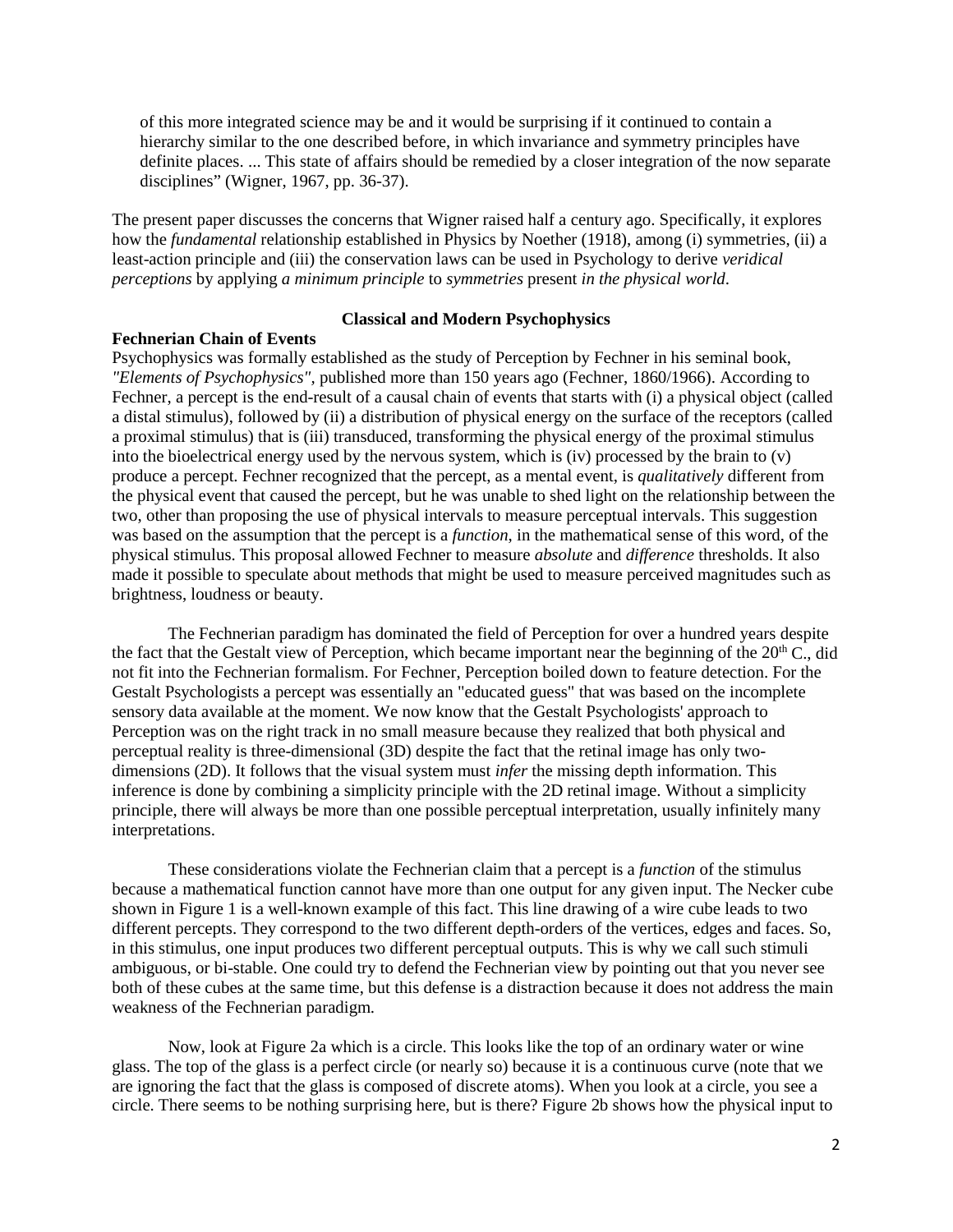the visual system is actually likely to look. It will look like a set of discrete samples produced by a continuous circle simply because of the discrete nature of the visual receptors (cones). Figure 2c shows a more realistic input to our visual system because the receptors in our eye are not arranged regularly on our retina. Once one realizes that a set of discrete points is the real input to one's visual system, it is surprising that we perceive a continuous line, and the fact that we all perceive a *perfect* circle is even more surprising.

It is obvious that the visual system interpolates across the spaces between the receptors, but there are many ways to do this interpolation. One could use a linear or a curvilinear interpolation. We all know from our introductory statistics class that there are always many different regression lines that can approximate a set of data points. The problem being discussed here is a version of a regression problem, slightly more advanced than the kind you studied in college. The regression problems we all solved in our stats classes called for fitting a low-degree polynomial function to the data points. Note that here, the visual system uses a closed curve that is a vector function. Furthermore, this curve does not need to have an analytical representation. It turns out that the visual system produces the simplest closed curve that can be used as an approximation of the discrete input to the visual system. If by *simplest* one means *smoothest*, the result in both Figures 2b and 2c, will be a circle.



Figure 1. Necker cube that produces two percepts, corresponding to the two depth-orders.



Figure 2. A circular distal stimulus (a) and its discrete versions (b) and (c) that resemble the input to a visual system sampling with discrete receptors (after Pizlo, 2008). Note that for illustrative purposes, the discrete samples (dots) in (b) and (c) were made very much sparser than the receptors at the center of the retina. This is the reason why (b) and (c) here look so different from (a).

## **Perception Viewed as an Inverse Problem**

We have known for over 30 years that vision is an Inverse Problem (Poggio et al., 1985; Pizlo, 2001). The Inverse Problems paradigm requires breaking the chain of events proposed by Fechner into two parts. The first part is called the "forward problem": it corresponds to forming a retinal (or camera) image of the physical stimulus. Let **V** be a 3D object represented by a 3xN matrix whose columns are Cartesian coordinates of N points of the object. Similarly, let **v** be a 2D camera image represented by a 2xN matrix whose columns are coordinates of points on the image. In the simplest case of an orthographic projection **A** we have: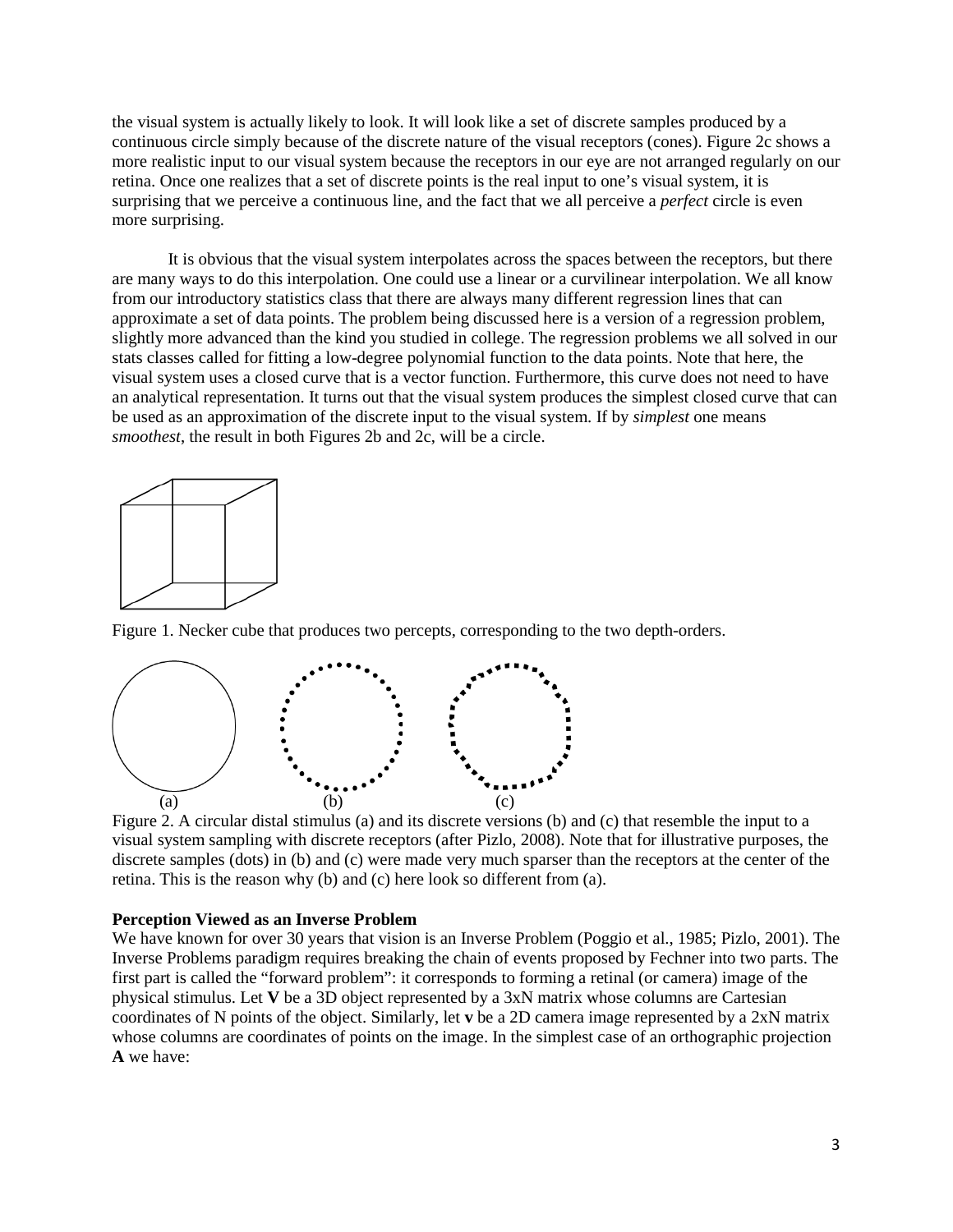$$
\mathbf{v} = \mathbf{A}\mathbf{V} = \begin{bmatrix} 1 & 0 & 0 \\ 0 & 1 & 0 \end{bmatrix} \mathbf{V}
$$
 (1)

In this projection, the x and y coordinates of **V** and **v** are identical, and the z coordinate of **V** is ignored. In a perspective projection, which represents the actual image formation in the eye or camera, the vectors **V** and **v** have dimensions 4xN and 3xN, respectively, and they contain homogeneous, rather than Cartesian coordinates. Matrix **A**, representing the camera geometry, has dimensions 3x4 (Pizlo, 2008).

The word "problem" in the expression "forward problem" is not the best word to use because no problem actually needs to be solved here. We already know how the retinal image is formed, namely the light reflected from the object is brought into focus on the retina by the optical system of the eye (the cornea and the crystalline lens). A computer graphics person working on an animated movie would have to solve a *problem* in geometrical optics when he writes a computer program that computes synthetic images of objects and scenes, but in real life, this forward problem is "solved" by the natural laws of optics, specifically by the reflection and refraction of light.

The second problem that comes up when Fechner's chain of events is broken into two parts is called an "inverse problem". This problem boils down to *inferring* the geometrical and physical characteristics of a distal 3D stimulus from its proximal stimulus, its 2D retinal image. Inverse Problems in vision are ill-posed, which means that there are always infinitely many possible interpretations of the retinal image. This is obvious once one realizes that matrix **A** in equation (1) is rectangular. This implies that it does not have a unique inverse. Put simply, the depth information has been lost in the forward problem and it cannot be computed from the 2D image.

The only known way to solve an Inverse Problem is to impose constraints on the family of possible interpretations. The visual system must know something *a priori* about what the observer is looking at within his visual field. This was formalized by Tikhonov in the early 1960s (Tikhonov & Arsenin, 1977) in his Regularization Theory. According to this theory, the unique, ideally-correct, interpretation **V**′ is produced by minimizing a *cost function* E, which consists of two terms:

$$
E(V') = ||AV'-v|| + \lambda ||S(V')|| \tag{2}
$$

In our example of 3D vision, the first term evaluates how different the retinal projection **AV**′ of the perceptual interpretation is from the retinal image **v** that was used to produce the percept. The second term evaluates how different the perceptual interpretation **V**′ is from the simplicity constraints that were imposed on the family of possible percepts. In the example shown in Figure 1, the 3D *symmetry* of the percept is the *simplicity constraint* and the function S(**V**′) evaluates the degree of asymmetry of **V**′. Note well that by maximizing the 3D symmetry leads to a unique interpretation, namely a cube, when the 2D image of a cube is used. The parameter  $\lambda$  in equation (2) represents the relative importance of the sensory data vs. the simplicity constraint. If the sensory data are very reliable,  $\lambda$  should be small. If the sensory data are not reliable (noisy), λ should be large. In the example shown in Figure 2, the *smoothness* of the perceived curve is the *simplicity constraint*. Smoothness can be defined in more than one way – in my example, it can be defined as a constant curvature. A circle is a curve with a constant curvature. It is also a *maximally-symmetrical curve*.

Bayesian inference is a probabilistic version of the Regularization method:

$$
p(\mathbf{V}'|\mathbf{v}) = c \cdot p(\mathbf{v}|\mathbf{V}') \cdot p(\mathbf{V}') \tag{3}
$$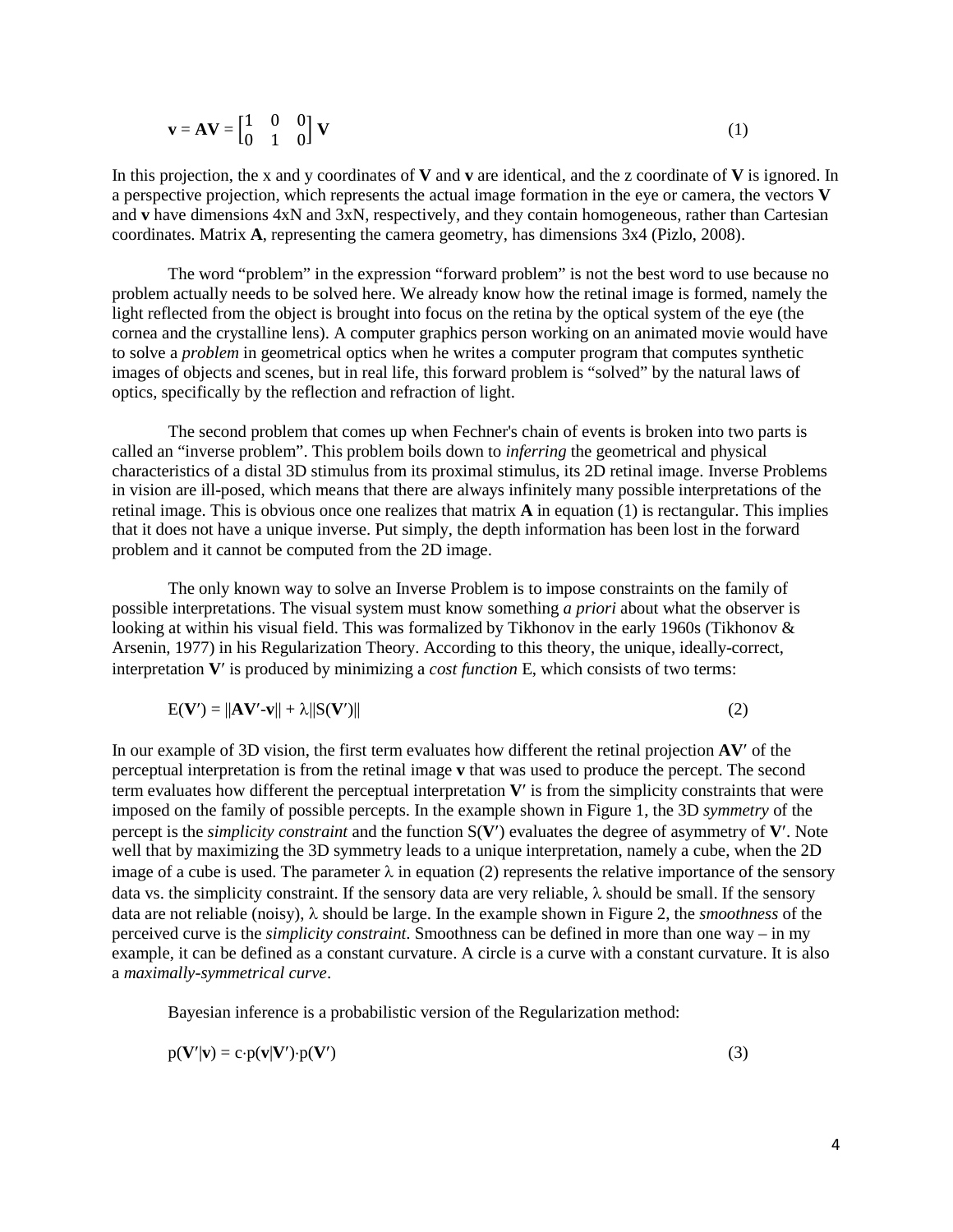where c is a normalizing constant. The simplicity constraints become the Bayesian "prior" p(**V**′), and the data are incorporated in the "likelihood function"  $p(\mathbf{v}|\mathbf{V})$ . The Bayesian "posterior"  $p(\mathbf{V}|\mathbf{v})$  is used to decide which is the best interpretation. Typically, the maximum of the posterior is used (MAP estimator), but other properties of the posterior probability distribution can be used, as well. Note that there is no parameter  $\lambda$  in the Bayesian formulation. This parameter has been incorporated in equation (3) as the ratio of the variances of the likelihood and the prior.

The bottom line is that combining *a priori* constraints (aka priors) with data is the only known way of making inferences in Perception and Cognition. From here on, the expressions "solving an Inverse Problem" and "making inferences" will be treated as synonymous. All inferences are based on the available data (sensory or cognitive), but these inferences always go beyond the data. This is the essence of inferences. The person making inferences wants to know the true state of affairs "out there", but he has to do this on the basis of *incomplete* data. Data, by their very nature, are always incomplete. This is as true about a 2D retinal image produced by a 3D object, as it is about the words and sentences that convey one person's thoughts to another. These are only two examples taken from the enormous range of cognitive inferences that can be dealt with once this approach is adopted. This range includes decision making, problem solving, motor control, concept formation and categorization, social cognition, as well as formulating scientific theories. *A priori* constraints, which represent a person's knowledge of a particular domain, are essential for making correct (veridical) inferences. Many of us used to think that Perception and Cognition rely on the combination of available cues: the more cues, the better the inference. But we know better now. Now, we recognize that *a priori* constraints are at least as important as the data. Combining data with *a priori* constraints always takes the form of an *optimization problem* that uses a Regularization or Bayesian method. This means that *constrained optimization*, a very well developed family of methods in Applied Mathematics, is the formal tool best suited for making and explaining inferences. It is not coincidental that the least-action principle used in Physics is also a *constrained optimization*. This term simply describes how Nature works. In Physics (and Chemistry) the least-action principle produces new invariants, called "Conservations", from symmetries in the Natural Laws. In Cognition, minimizing a cost function produces new knowledge that is the result of an inference from the available data combined with the simplicity constraints that are inherent in the cognitive problem.

To summarize this section, the New Psychophysics differs from the Fechnerian (conventional) Psychophysics by recognizing (i) that the inverse problem of perceptual interpretation is always ill-posed, and (ii) that combining the sensory data with *a priori* constraints is the only way to produce a unique, veridical percept. By "veridical" I mean that the percept agrees with what is "out there."

### **Veridical 3D Mental Representations**

It should be obvious that simplicity constraints will only work if the physical objects around us are as simple as our definition of simplicity, so the fact that we used 3D and 2D symmetry in the examples shown in Figures 1 and 2 was not coincidental. Symmetry is an effective *a priori* constraint in our natural world because most natural objects are symmetrical, or nearly so. The bodies of all animals are mirror-symmetrical because of the way the animals move. There are only a very few exceptions, such as the fiddler crab, whose body is only approximately symmetrical, but birds, mammals, fish, and insects are all mirror-symmetrical. A jellyfish is characterized by a rotational-symmetry, but note that its rotational-symmetry implies multiple mirror-symmetries. In a mirror-symmetrical object, the two halves are identical; one is a mirror-reflection of the other. Plants are symmetrical because of the way they grow. Petals of flowers form a rotational-symmetry, which means that one petal can be produced from another petal by rotating it around the center of the flower by  $360^\circ/n$ , where n is the number of petals. One can also rotate the entire flower by 360˚/n instead of rotating an individual petal. This kind of rotation will produce the same flower. The symmetry of most flowers resembles the symmetry of the jellyfish: such flowers are also mirror-symmetrical. An example of a rotationally-symmetrical flower, which is not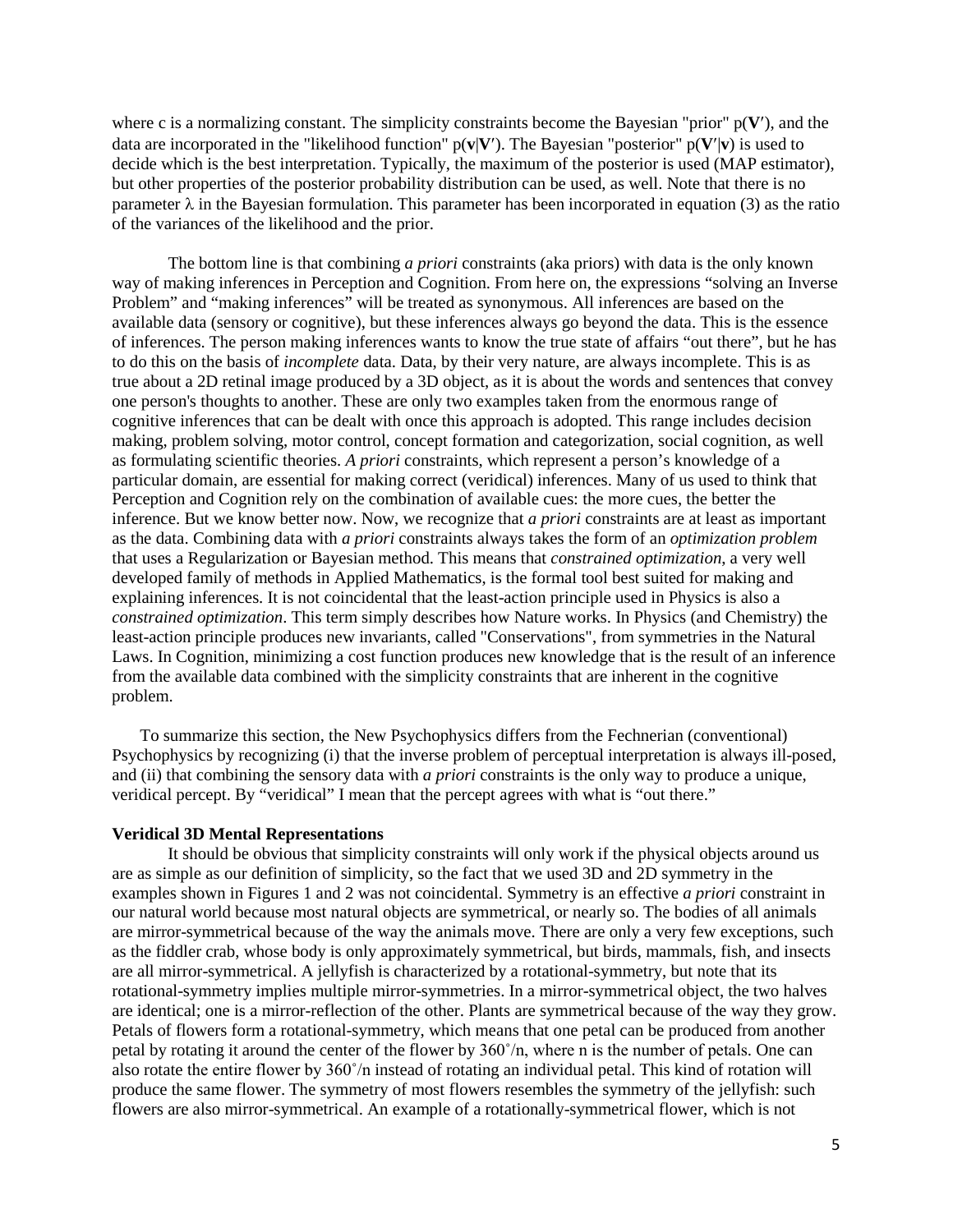mirror-symmetrical, is shown in Figure 3. Now consider that leaves of most trees are mirror-symmetrical and all leaves on a given tree are identical. This is another form of symmetry – any leaf can be produced by any other leaf simply by imposing a rigid motion in 3D space and size scaling. Finally, man-made objects are symmetrical because of the function they serve. A chair is usually mirror-symmetrical because of how we sit on it. Screwdrivers are rotationally-symmetrical because of the way we drive screws in or out. A car and an airplane are like animals. They are symmetrical because of the way they move. A completely asymmetrical object would be dysfunctional. If the application of a simplicity constraint to retinal images produces veridical percepts, as it always does with natural, symmetrical objects, the resulting percepts will be good models of our physical reality. Again, by veridical we simply mean that we see things the way they are "out there." What are such visual models good for?



 $\overline{\phantom{a}}$ 

Figure 3. This flower is rotationally-symmetrical, but it is not mirror-symmetrical.

We have known at least since 1948 that the only reliable way to produce purposive (goaldirected) behavior is to use models of the environment. This was the essential motivation of a new field linking engineering and biology called "Cybernetics" (Wiener, 1948; Ashby, 1956). Most of our actions are goal-directed in the sense that we choose actions *now* in order to achieve some *future* goal. I turn on my coffee-maker *in order to* drink coffee 5 minutes from now. On the surface, this might look like Aristotelian *teleology*, in which a future event (drinking coffee) can affect (control) a present event (turning on the coffee-maker), but the Laws of Physics tell us that the future cannot affect the present. So how can Cyberneticians pull this off? The answer is not complicated. In Cybernetics, it is the *model (prediction) of the future*, not the future, itself, that is used to *control (select) the actions now*. If this model is good, our current actions will make it likely that we will get to the desired goal. When the model is not as good, the future goal may not be achieved. There is nothing mysterious here. But without a good model (representation) of the environment, purposive behavior would be impossible.<sup>[1](#page-5-0)</sup> It follows that the importance and ubiquity of purposive behaviors provides a *rational* justification for accepting the claim that we humans, strive to form veridical representations of our environment, the environment that includes 3D objects, 3D scenes, as well as other humans and their purposive actions. But note that there is also growing *empirical* evidence demonstrating that our mental representations of objects, scenes, as well as of other humans, and their mental representations, are indeed veridical, or close to veridical (see Pizlo et al., 2014, for a review of experiments on veridicality in the perception of 3D shapes and 3D scenes). From here on, this paper will focus on explaining the kind of mathematical and computational formalisms needed to form veridical representations, without worrying about whether such representations actually exist. They must.

<span id="page-5-0"></span><sup>&</sup>lt;sup>1</sup> Ernest Nagel (1953) seemed to have missed this point completely when he was trying to figure out the nature of purposive actions. He was aware of Wiener's (1948) Cybernetics, but he overlooked the critical importance of models and representations (Nagel, 1953, p. 198). Warren (1916) seemed to have been one of the first, if not the first, to explain the role of mental models in goal directed actions. Tolman's (1932) work on mental maps and purposive behavior provided empirical evidence of how this works in rats. Finally, it was Conant & Ashby (1970) who emphasized and formalized the role of representations and goals in cybernetics.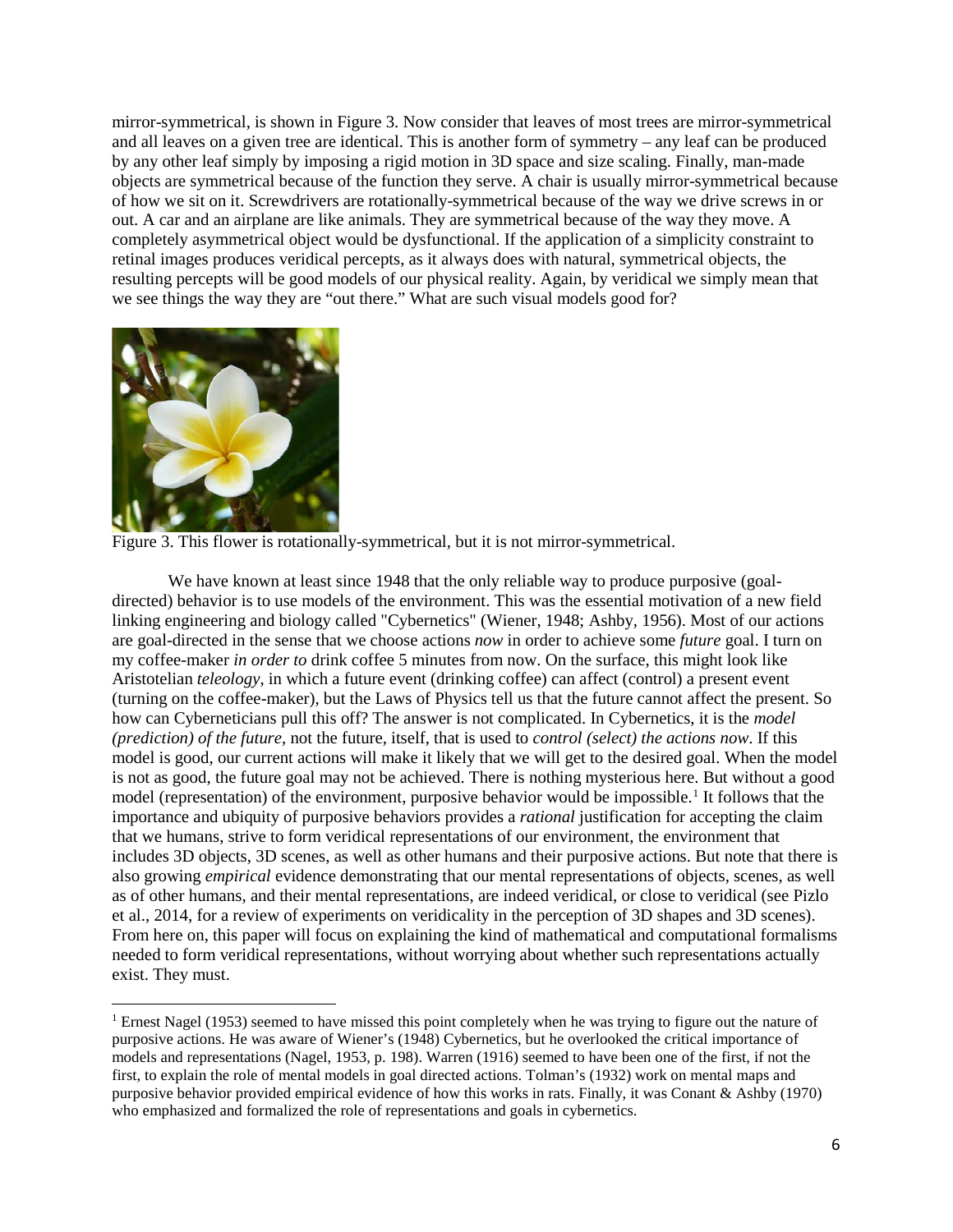The remainder of this paper builds on the new paradigm for Psychophysics that has been described so far. It explains in some detail, the nature of: (i) symmetries that are the primary source of the *a priori* constraints, (ii) the simplicity principle and (iii) visual representations. These three entities, which figure prominently in modern Psychophysics, will be compared to the three foundations of modern Physics, namely, symmetry, the least-action principle and the conservation laws. We will begin with a brief tutorial about symmetry because symmetry provides the essence for all this and we cannot discuss the new approach in any depth if we do not share some terminology and some concepts.

### **Symmetry in Mathematics**

Symmetry is one of the most fundamental characteristics in both Physics and Mathematics. Feynman et al. (1963) credited Hermann Weyl for providing us with a good, intuitive definition of symmetry, namely "a thing is symmetrical if there is something we can do to it so that after we have done it, it looks the same as it did before." A human face is mirror-symmetrical because the face in a mirror looks the same as the face in front of the mirror. This is, of course, only approximately true because no human face is *perfectly* symmetrical. Only, after we sculpted a perfectly-symmetrical face, would my example be accurate.

### **Groups of Transformations and Symmetry Groups**

A symmetry group is defined by an equivalence class (invariance) of a transformation group (Rosen, 2008). So, what is a "transformation group?" A set of transformations is a group if: (i) the transformations are closed (a composition of two transformations from the set is in the set), (ii) the identity transformation, which does nothing, is in the set, (iii) for each transformation in the set its inverse, which undoes the transformation, is also in the set, and finally, (iv) the transformations are associative, which means that the result of a composition ABC of 3 transformations, A, B and C does not depend on whether we first compose A and B and the result is composed with C ((AB)C), vs. whether A is composed with a composition of B and C (A(BC)). If the order of transformations does not matter (AB=BA), the group is called commutative.

Consider, as an example, a group of rigid motions. The meaning of the technical term "rigid motion" is the same as it is in colloquial English, namely, moving a chair around without breaking it or distorting is an example of what is meant by a rigid motion. For simplicity of presentation, 2D rigid motion will be discussed now. The group of 2D rigid motions consists of 2D translations and 2D rotations around the origin of the coordinate system. Let  $(x,y)$  be Cartesian coordinates of a point before rigid motion and  $(x_1,y_1)$  the coordinates after rigid motion:

| $x_1 = x \cdot \cos \alpha + y \cdot \sin \alpha + t_x$  |     |
|----------------------------------------------------------|-----|
| $y_1 = -x \cdot \sin \alpha + y \cdot \cos \alpha + t_y$ | (4) |

where  $\alpha$  is the angle of rotation and t<sub>x</sub>, t<sub>y</sub> are translations along the x and y axis, respectively. It is easy to see that 2D rigid motions satisfy the group axioms. Note that this group is not commutative: translations do not commute with rotations. How do we define a symmetry group in the group of rigid motions? Note that rigid motions do not change Euclidean distances between pairs of points (Euclidean distance is the conventional distance defined as  $[(x_2-x_1)^2+(y_2-y_1)^2]^{1/2}$ . This means that a Euclidean distance is an invariant of the rigid motion group. We can say that two figures (objects) are identical if all pairwise distances within one figure (object) are identical to the corresponding distances within the other figure (object). When this is the case, one figure (object) can be produced from the other by a rigid motion. So, identical figures (objects) constitute equivalence classes. It follows that rigid motions form a symmetry group with a Euclidean distance as an invariant. We call it a symmetry group because all objects that are identical can be transformed into one another by a rigid motion.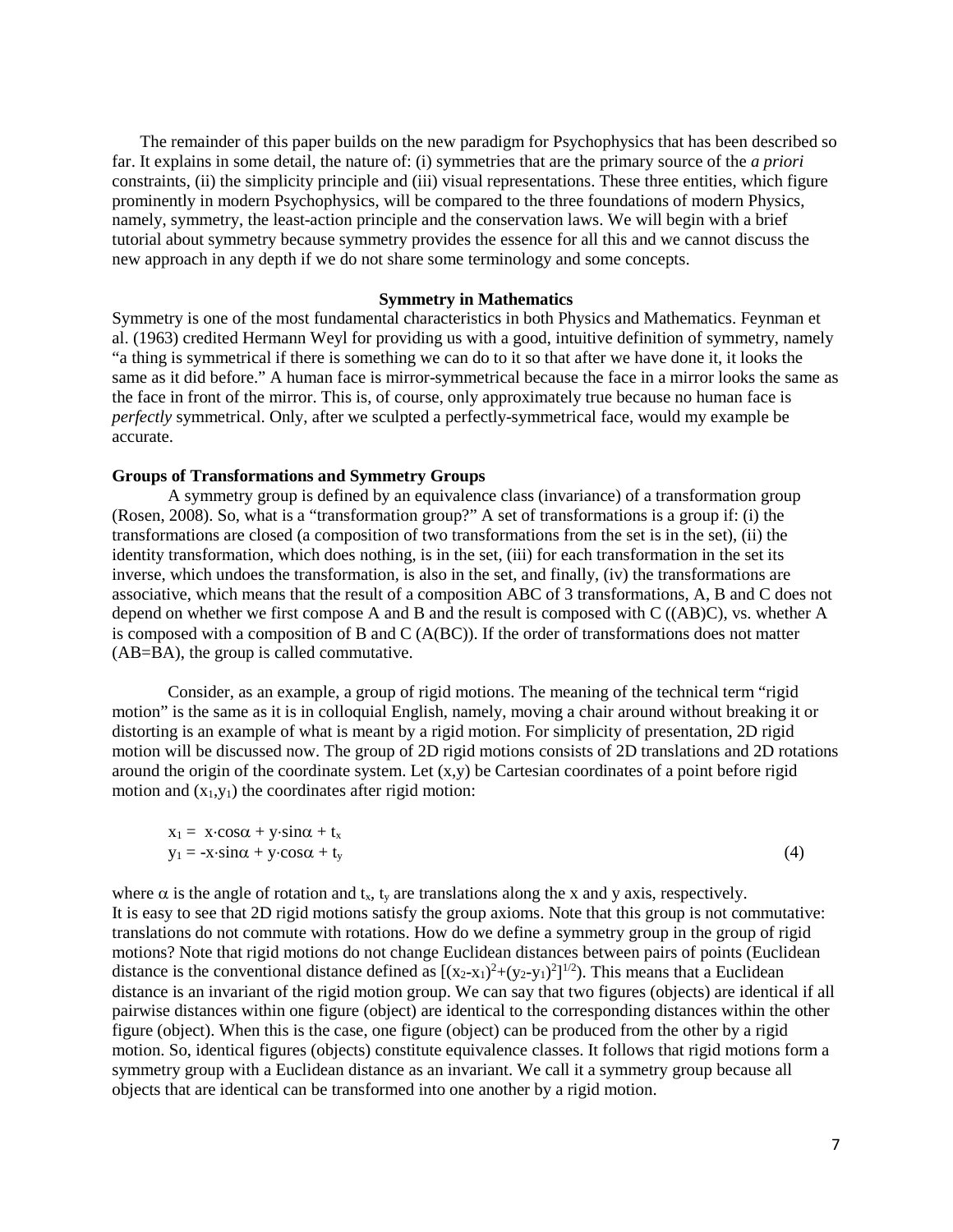

Figure 4. Wallpaper with translational symmetry.

Some readers may be surprised by what was said in the previous section. They know why a human face or an animal body is considered symmetrical, but they do not think of a rigid motion as a form of symmetry. But it is. A simple, well known example, is wallpaper symmetry. If an arbitrary 2D figure or pattern is *repeated* with fixed intervals along both the x and y directions, and we assume that the wallpaper extends to infinity, translation of the wallpaper by any multiple of these intervals, produces the same wallpaper in the sense that if the translated wallpaper is superimposed on the wallpaper before the translation, these two patterns will coincide (see Figure 4). It is important to point out what makes a wallpaper an intuitively obvious example of a translational symmetry in the way that the rigid motion of an arbitrary object does not. The difference is caused by the *redundancy* contained within wallpaper. The very fact that a pattern is repeated along x and y dimensions makes the wallpaper redundant in the same way that a mirror-symmetrical object is redundant because the left and right halves of an object are identical. The definition of symmetry in mathematics does not require redundancy. It only requires that an equivalence relation is added to the concept of a group. Redundancy, however, becomes essential in perception. In fact, redundant patterns such as mirror-symmetrical animal bodies, rotationallysymmetrical flowers and snowflakes, as well as translationally-symmetrical wallpapers, are standard examples of how symmetry is used in vision and art. One of the main contributions of this paper is the discovery that the *redundancy aspect of symmetry is not only useful for defining visual symmetry, but that it also becomes a fundamental characteristic without which vision, as we know it, would be impossible*.

We will now return to discussing symmetry in mathematics, where redundancy is not an essential element. As explained above, the rigid motion of figures and objects is an example of a symmetry group that includes translations and rotations. Now, it is easy to see how we can form a more general symmetry group by defining symmetry as a transformation that leaves only some essential characteristics of an object intact (invariant), even if the object, itself, is changed. We can add a uniform size scaling to the group of rigid motions, resulting in what is called in geometry a "similarity" group:

$$
x_1 = s \cdot (x \cdot \cos \alpha + y \cdot \sin \alpha + t_x) \n y_1 = s \cdot (-x \cdot \sin \alpha + y \cdot \cos \alpha + t_y)
$$
\n(5)

where s is the scaling factor.

In a similarity transformation, the object changes because its size and pairwise distances change. What remains invariant are the angles defined by triples of points. Figures and objects that have identical angles are said to have identical shapes, so shape is the invariant in a similarity group. For example, a small and a large square have the same shape: one square can be transformed into the other by a rigid motion and size scaling. Once an invariant is identified, this invariant becomes the essential characteristic that is used to establish the equivalence class and the unessential characteristics can be ignored. So, whenever there is a transformation group and its invariants are identified, we can talk about symmetry and we can make use of the rich formalism of symmetry groups. This is how Felix Klein understood and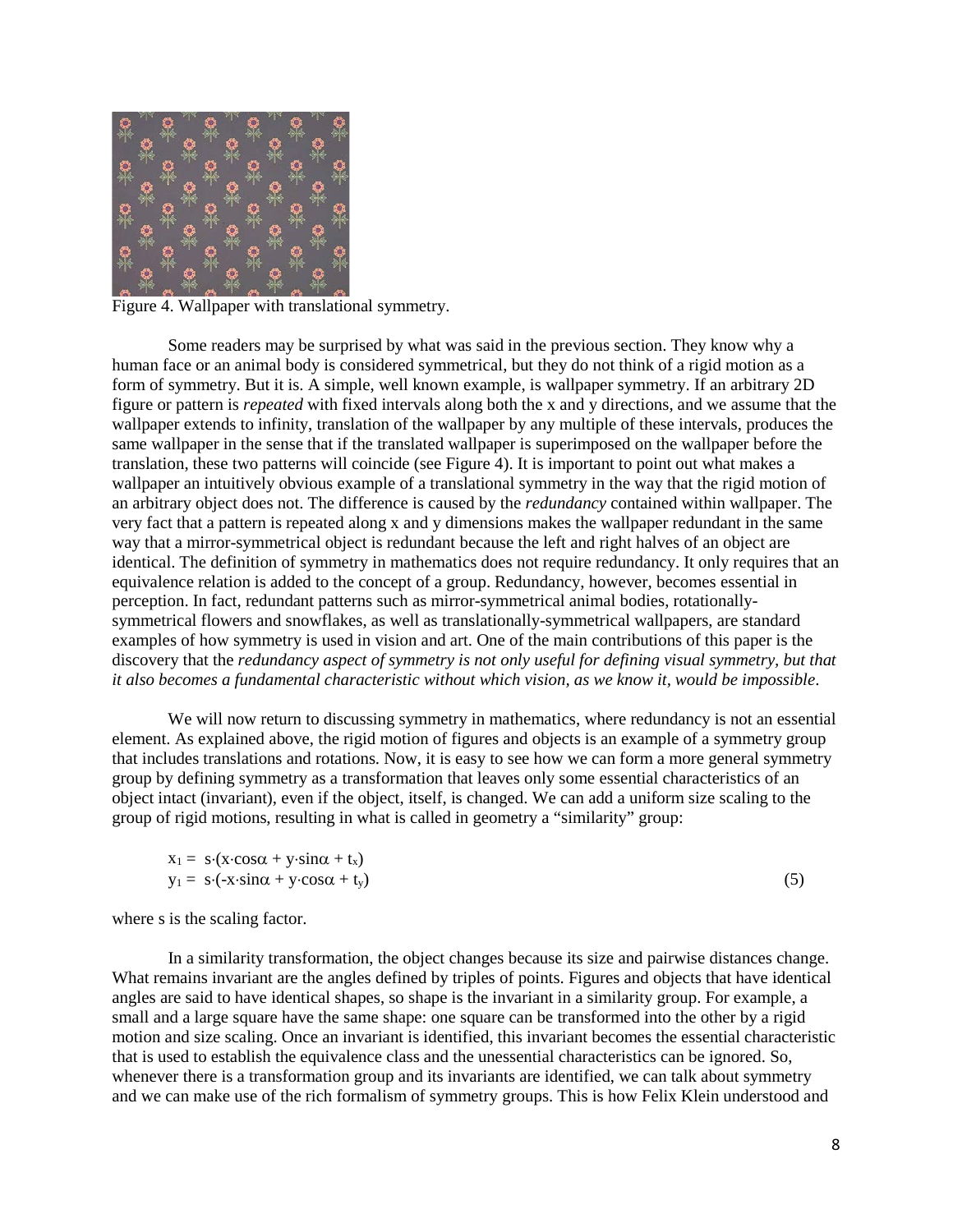classified geometries in his 1872 Erlanger Program (Klein, 1939). This is also how physicists understand the symmetries of the Natural Laws. This includes the Lorentz group used in Special Relativity, the Lie groups used in the Standard Model of particle physics, as well as all recent attempts to unify forces, such as the Grand Unified Theory and the Theory of Everything. Symmetry groups have played a central role in algebra, starting with the seminal work of Evariste Galois that was published posthumously in 1846. Some areas of chemistry are also built around symmetries of molecules and crystals.

The symmetry group represented by the similarity equivalence relation, just introduced, can also be used to define the redundancy of objects. An ordinary tree is an example of redundancy generated by a similarity group in the same way that a wallpaper was an example of redundancy generated by a rigid motion group. Leaves on every tree have identical shapes, but some leaves are smaller and others are larger. We can transform one leaf into another by using a 3D rigid motion plus size scaling. This means that every tree is characterized by redundant information related to the similarity of its leaves. Generalized cones (GC), introduced by Binford (1971) and used by Biederman (1987), provide another example, in which a similarity group is used to describe the redundancy contained within an individual object. Look at Figure 5. This object was constructed by starting with a square at the bottom and then taking a copy of this square, translating it, rotating it a little in 3D, changing its size slightly and pasting the result. This was repeated 20 times in Figure 5 to produce this 3D generalized cone. This is an example of a 3D discrete similarity group because all 20 planar cross-sections of this object have identical shapes: they all are related to each other by a 3D *similarity* transformation: rigid motion plus size scaling. Real objects, like the limbs of animals, their torsos, as well as fruits and vegetables, are continuous rather than discrete. We can describe these objects by using a continuous similarity group in which the 3D rigid motions and size changes of cross-sections are infinitesimally small. The symmetry group that characterizes these objects leads to redundancy because all infinitely-many cross-sections have similar shapes.



Figure 5. A generalized cone produced by applying a similarity transformation to one cross-section of the object (after Pizlo et al., 2014).

There are even more general transformation groups in geometry, namely affine, projective and topology. These groups are more general than rigid motion or similarity and they are characterized by their invariants (see Pizlo, 2008, for a discussion of this). This means that they are also symmetry groups. Note, however, that we do not have many, if any, real-life examples in which these more general symmetry groups actually generate redundancies in objects.

We will now return to the mirror-symmetry group in order to provide an even better explanation of the contrast between symmetry that generates redundancy and symmetry that does not. Note that the difference between these two aspects of symmetry has never been emphasized, perhaps even been completely ignored, in the past. The mirror-symmetry group is the simplest group because it contains a single transformation (other than identity), specifically, mirror-reflection, and this transformation is its own inverse. Any object, including asymmetrical objects, such as the chair in Figure 6a, can be mirror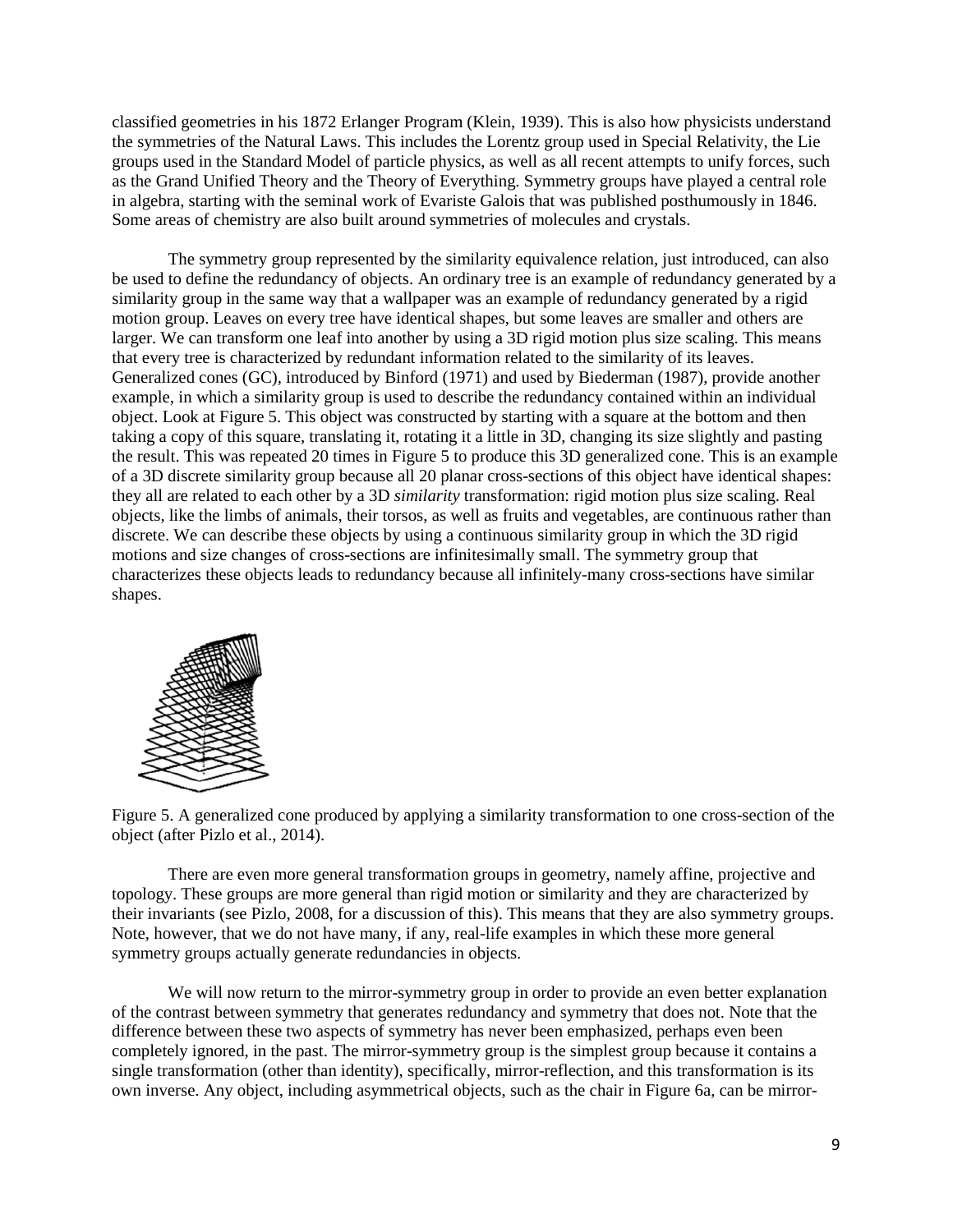reflected. The mirror-reflected object will be different from the original object in the sense that the former cannot be transformed by a rigid motion into the latter. In other words, the two versions of an asymmetrical object cannot occupy the same region in 3D space. With the chair shown in Figure 6a, the left part of the back is taller, when "left" is defined by your actually sitting on the chair. Mirror-reflection is a *symmetry group* regardless whether the objects are mirror-symmetrical or not mirror-symmetrical. The equivalence relation used in this case is equivalence under a reflection transformation, which means that an object and its reflection are in the same equivalence class. Put simply, this is how we group objects in the case of a mirror-symmetry group.

But, now we take objects that are identical to their mirror-reflections, i.e., mirror-symmetrical objects, such as the chair in Figure 6b. Here, we can use the same mirror-symmetry group as described in the previous paragraph, but now our symmetry does generate redundancy in the objects, specifically, in any mirror-symmetrical object, its left half is identical to its right half.

To summarize, we showed that the three elementary symmetry groups, *viz.*, mirror-reflection, rigid motion and similarity, can be used in cases where redundancy is generated, as well as in cases where redundancy is not generated. The mathematics used in these two cases is identical, but it is the redundancy aspect of symmetry that will prove to be essential in the New Psychophysics. We will review how symmetry is used in Physics before we discuss how symmetry is used in Psychophysics. This is important because Physics can provide us with a complete formalism that goes beyond the concept of symmetry.



Figure 6. (a) an object that is not mirror-symmetrical; more precisely, not perfectly mirror-symmetrical. (b) a mirror-symmetrical object.

# **Symmetry in Physics and its implications**

# **Symmetry in Nature as Regularity**

If a student of Physics performs an experiment in his own lab, perhaps testing Newton's Second Law of Motion (F=ma), and subsequently repeats this experiment in somebody else's lab (say one floor up in the same building), he expects to obtain the same result. This subsequent confirmation in a different location is called the *symmetry* of this law. Symmetry here means that this law is invariant under translation in space. This is completely analogous to object invariance (symmetry) in the presence of rigid motions in space: if we measure pairwise distances between points of a rigid object in our lab and measure the corresponding distances after the object has been moved one floor up in our building, the distances will match because they are invariant. We now know that the Laws of Physics are symmetrical under translation in space. The same is true with translation in time, and with rotation in space. These three symmetries are the simplest and the most often mentioned symmetries of the Natural Laws (Feynman et al., 1963). But, note that not all geometrical transformations lead to invariance in the Natural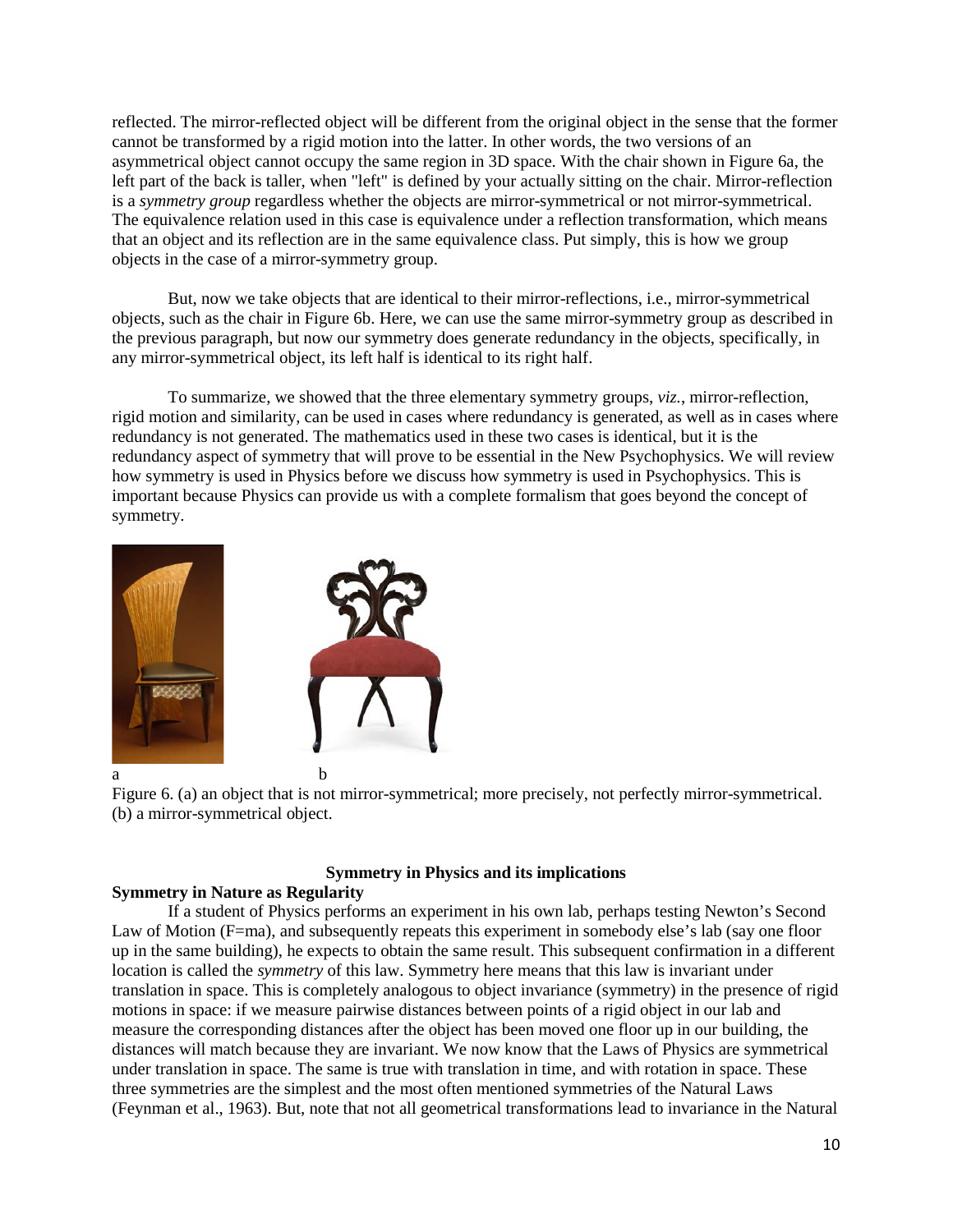Laws. The Laws of Physics are not symmetrical under uniform scaling of space. This fact was first established by Galileo in 1638. Any attempt to build a copy of a building, ship or airplane by increasing its size uniformly by a factor of 100, or even only 10, would not succeed because the larger replicas would probably collapse under their own weight (it has been suggested that Galileo was inspired to discuss size invariance by considering whether Dante's inferno (hell) could be realized physically (Peterson, 2002)).

The description of how symmetry is used in Physics, provided in the previous paragraph, shows that symmetries refer to regularities in nature. Each Natural Law applies to infinitely many events, as long as these events differ with respect to non-essential characteristics, such as their position in space or time. If every event in nature were governed by its own law, and if there were no relationships among the laws applying to different events, it would make very little sense to talk about Natural Laws at all. If this were the case, Natural Science would not exist (Wigner, 1964). It is precisely these regularities across space, time and scenarios that allow the scientist to make predictions, and, furthermore, to make them by using only a small number of rules. The observation that science without symmetry and regularity would not exist is as true in Physics as it is in all of the other Natural Sciences, including Biology and Psychology. Note, however, that until now these sciences have neither used the mathematical formalism of symmetry nor explored the formal implications of symmetry for the analysis of their phenomena. This is not to say that Psychologists were not aware of the concept of symmetry. They were, starting with Mach's (1906) book. It is important to know this so a brief overview of how symmetry has been used by perceptionists will be provided later in this paper. The point being made here is that neither Psychologists nor Biologists treated symmetry as *the* foundational concept of their sciences, as Physicists have. Interestingly, Mathematical Psychology, a specialty within Cognitive Psychology, is a notable exception. When Mathematical Psychology was formed as a new specialty half a century ago, the primary motivation for doing this was to use symmetry in Cognitive Psychology as physicists used symmetry in Physics (see Narens, 2002, Chapter 1, for an excellent review of this endeavor). But, in keeping with the zeitgeist prevalent in the 1950s and 1960s, symmetry and invariance in Mathematical Psychology was applied primarily to psychological measurement. Note that this is the kind of measurement that Fechner had in mind when he worked on the perception of loudness and esthetical impressions. This kind of research was extended by S.S. Stevens in the middle of the last century and substantially elaborated by Luce, Falmagne, Krantz, Narens, Suppes and Tversky, since then. Perhaps it was this focus on measurement in the study of one-dimensional sensory stimuli that made it hard for symmetry to spread into the rest of Cognitive Psychology. Note that symmetry and invariance have continued to play an important role in Mathematical Psychology as evidenced by the work of Narens (2007) and Falmagne (Falmagne and  $\&$ Doble, 2015) on meaningfulness of scientific laws, and more recently, by the work of Vigo (2015) on categorization.

The role of symmetry in Physics has been growing throughout the last 100 years. It started with the breakthroughs represented by Einstein's Special and General Relativity theories. Both can be attributed to treating the symmetry of nature as *the most important principle*. Since then, everything accomplished in Physics has revolved around symmetry, and the presence or the absence of symmetry has been used as a criterion for deciding whether a new theory is true even before any experimental data were collected (Rosen & Freundlich, 1978).

### **Conservation Laws**

About the same time Einstein was formulating his General Relativity theory, Emmy Noether (1918) established a surprising link between the symmetries of Natural Laws and the Conservation Laws (Tavel, 1971). Conservation Laws, such as conservation of momentum, angular momentum and energy, had been known to physicists more or less explicitly at least since Galileo and Newton. But, before Noether, it was never entirely clear how they are related to other concepts in Physics. Before we proceed, it will be instructive to remind ourselves what those basic conservations are. Let's start with the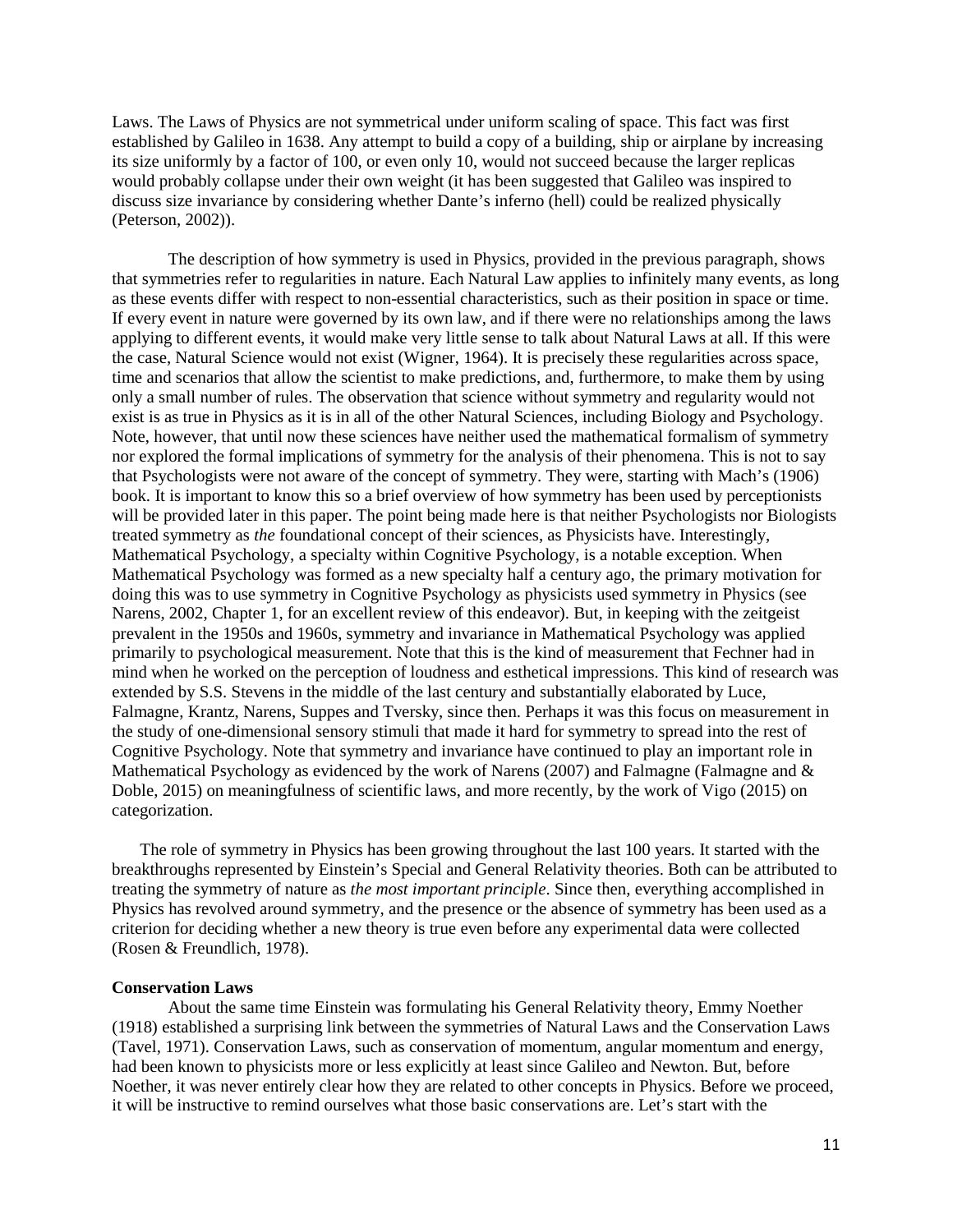conservation of momentum (specifically, linear momentum), which is the product of mass and velocity (remember, velocity is represented by its magnitude and direction). When two moving objects, say cars, collide, many characteristics of the two-car configuration change. Typically, the cars are wrecked as a result of the collision and they may come to full-stop or bounce-off each other. Despite the fact that many characteristics change, there is at least one that does not change, namely, the total momentum, which is the sum of the individual momentums. So, momentum is an invariant of the collision; it is *conserved*. When the collision is elastic, as in the case of billiard balls, the kinetic energy, in addition to momentum, is conserved, as well. Finally, when a particle undergoes circular motion, the particle's angular momentum, which is the product of the particle's mass, linear speed and radius of the circle, is conserved, too. So, when the radius decreases, its speed increases. We all are familiar with examples of the conservation of the angular momentum, such as a pirouette of an ice skater. Note that the case with an ice skater is more complex than with a particle because in the general case, the computation of the angular momentum uses the moment of inertia, rather than mass, but note that the general idea stays the same. All conservations in physics refer to characteristics that remain invariant, or conserved, during the physical event.

Noether (1918) showed that for every symmetry in nature there is a corresponding conservation law. So, the conservation of momentum results from the symmetry of the laws of motion in the presence of translations in space (the position of the origin of the spatial coordinate system is irrelevant for the Laws of Motion), the conservation of angular momentum results from the symmetry (invariance) of the Laws of Motion to the choice of the orientation of the coordinate system, and the conservation of energy results from the symmetry of the Laws of Motion in the presence of translations in time. Specifically, Noether showed how the Conservation Laws can be derived by applying a least-action principle to symmetries in nature. It follows that the least-action principle, which has been known since the  $17<sup>th</sup>$  century, establishes the relationship between symmetries and conservations. Noether proved her theorem using the framework of Classical Physics, but her results were quickly generalized to Quantum Physics. It is the nature of this least-action principle that will allow us to compare the Laws of Physics with the Laws of Psychophysics. A brief description of how this principle works in Physics will be provided next.

# **Least-Action Principle**

The least-action principle received its first formal treatment in the  $17<sup>th</sup>$  and  $18<sup>th</sup>$  centuries; much earlier than the formal treatment of symmetry and the Conservation Laws in Physics. These did not receive a formal treatment until the end of the  $19<sup>th</sup>$  and the beginning of the  $20<sup>th</sup>$  century. So, historically, the least-action principle was *studied* in isolation, separate from the symmetry of natural phenomena, despite the fact that the least-action principle *never* operates in isolation, separate from the symmetries of natural phenomena because there are always symmetries "out there." It is not a coincidence that the leastaction principle was also studied in isolation in the other natural sciences. This fact will become important when we make the transition from Physics to Psychophysics later in this paper.

An intuition about the presence and nature of a least-action principle goes back to the ancient Greeks. Evidence of this can be found in Plato, Euclid, and Ptolemy's discussion of the reflection and refraction of light. The same idea shows up a millennium later in Alhazen's treatise on vision (1083), but it did not take on an important role until the middle of the  $17<sup>th</sup>$  century when Fermat gave us the first modern formulation of the refraction of light using the principle of least-time. Despite the fact that the law of refraction had been described by Snell in 1621 and independently by Descartes in 1637, Fermat took it on, because Snell's and Descartes's formulations applied only to the simplest possible scenario. Snell and Descartes had only related the angles of incidence and refraction, when the light passes through the boundary between two optical media, to the indices of refraction of these media. Fermat was not happy with this formulation because it did not specify the entire path that the light took in a more complicated environment.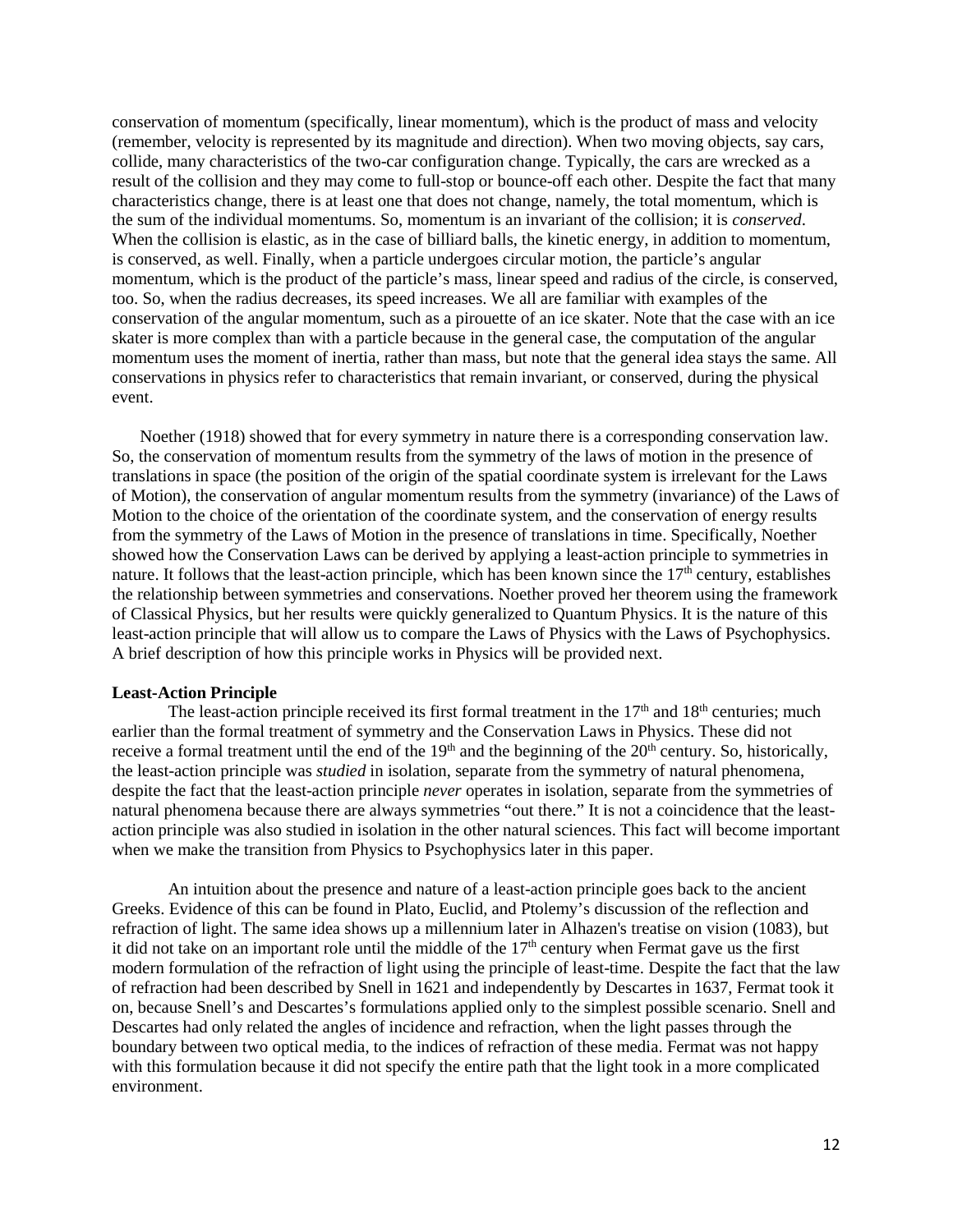Fermat was after a more general principle. He wanted to be able to predict the path the light takes when it goes through a complex optical medium where the index of refraction changes continuously. For example, the path the light takes coming from the sun at sunset, when the light goes through the atmosphere, which has a continuously changing density, thin at the top and dense at the bottom (Feynman et al., 1963, Chapter 26, Figure 26.7). Snell's law was useless to Fermat because without differential calculus (which was not available to Fermat), it could not be applied to continuously changing density of the optical medium. Fermat accomplished his goal by conjecturing that the light chooses the path, from infinitely many paths, that minimizes the time of travel.

A more general version of Fermat's principle says that light chooses the path for which time is stationary, in which infinitesimally small variations of the path do not change the overall time. One needs to use the tools of calculus to estimate this path. Calculus was not available until the second half of the 17th century, so, as already mentioned, Fermat did not have access to these tools. In fact, the least-action principle requires the calculus of variations not differential calculus. In differential calculus, one seeks the value of a variable number x for which a function  $y=f(x)$  is minimal or maximal. The necessary condition is that the first derivative  $dy/dx=0$ . But in a least-action principle, the argument of a function is a variable path or a trajectory, not a variable number. A path is a function itself, so variational calculus deals with functions whose arguments are variable functions, themselves. Such functions are called functionals. They take the form of integrals, so a least-action principle can be formulated by using integrals. The formal development of the calculus of variations did not start until the end of the  $17<sup>th</sup>$  century, which meant that despite the fact that Fermat could formulate a least-action principle, he could not apply it to cases that were more complex than those Snell and Descartes had studied. Fermat's intuition about the least-action principle, however, was right on the money, and it did not take long before others showed that the principle of least-time adequately describes the propagation of light. Furthermore, it was shown that a least-action principle generalizes to many other types of phenomena in Physics.



Figure 7. Solid line represents the path of least-action (minimal time). This path satisfies Snell's law of refraction. Dashed line is the shortest path. This path requires more time.

It should be intuitively clear how Fermat's least-action principle is able to account for Snell's law of refraction. A straight-line path from the source of light located in the air will *not* minimize the amount of time it takes to reach the observer's eye which is located in the water. Light will actually spend more time in the sparser medium and it will spend less time in the denser medium, resulting in the minimum total time (see Figure 7).

Fermat's principle was generalized to classical mechanics by Maupertuis and Euler in 1744, elaborated by Lagrange in 1788 and by Hamilton in 1834. When a least-action principle is applied to a moving object, it has been shown that the object will choose a path that minimizes action, where action is defined as an integral of a Lagrangian with respect to time, and where the Lagrangian is defined as the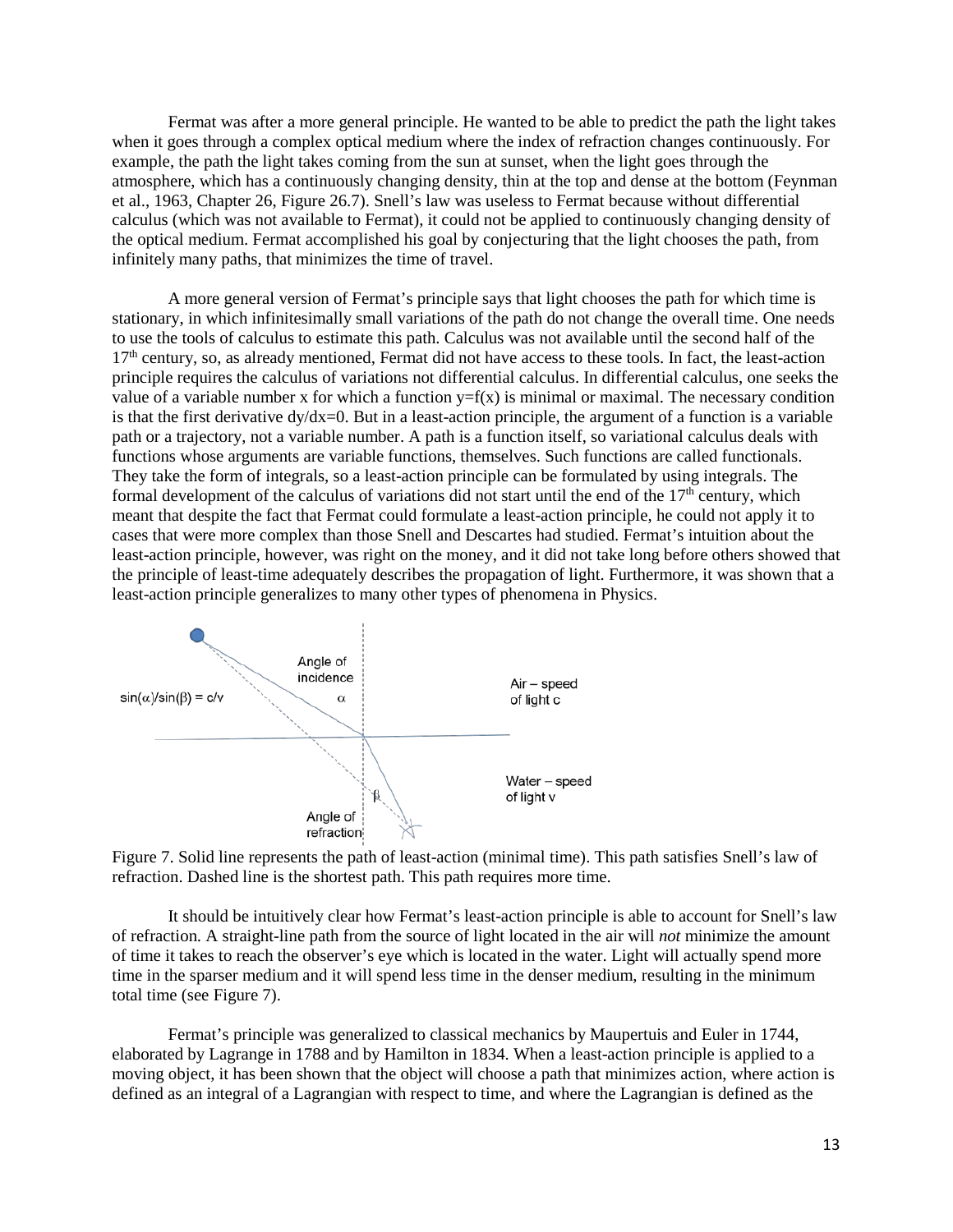difference between kinetic and potential energy. The least-action principle was subsequently generalized to all other branches of Physics, where minimizing action leads to general solutions and gives rise to better insights into the underlying phenomena. "Action" outside of mechanics is defined differently, depending on the phenomena under study. For example, in electrical circuits, the current distributes itself so that the total amount of heat generated in resistors is minimal, and in soap bubbles, it is the total surface tension that is being minimized. Similar formulations of the least-action principle characterize chemical reactions.

The least-action principle in Physics was studied for its own sake until the beginning of the  $20<sup>th</sup>$ century, when Noether established the relationship among the symmetries in nature, least-action and conservations. Before Noether's paper, least-action was viewed merely as the most economical description of nature (Mach, 1893/1919, p. 490). Since Noether published her paper, least-action is no longer viewed merely as a convenient tool in formalizing the Laws of Physics. Instead, it is considered to be the essential property of nature, itself, in the same way that symmetry is the essential property of nature.

# **Symmetry in Sensory Systems**

Here, we will try to integrate the information reviewed so far, and show how Physics can help establish the New Psychophysics on firm scientific ground. Note that we already know that veridical perceptions can be produced by solving an inverse problem, in which the symmetry of objects provides the key *a priori* constraint. In the second half of this paper, I will show that perceptual and cognitive inferences are not made by lucky coincidences that pop up in the results of a few experiments. Instead, I will show that perceptual and cognitive inferences proceed in the same way that the Natural Laws in Physics do, as explained by Noether (1918). This treatment also starts with symmetry, but here its dual nature is emphasized, namely, it contrasts symmetry that generates redundancy with symmetry that does not.

An image formation, which is a perspective projection from the 3D space to the 2D retinal image, has a number of unpleasant properties. It is a many-to-one mapping (see equation 1), which eliminates a large number of mathematical tools that are typically used in the analysis of geometrical transformations and symmetries. There is no meaningful way to define a composition of two image formations simply because an image formation in natural vision is always a 3D to 2D transformation. After the first 3D to 2D transformation is applied, the result is a 2D image, not a 3D space, so it is impossible to apply a second 3D to 2D transformation. Without a composition of transformations, there is no way to talk about the closure and associativity axioms of transformation groups. An identity transformation does not exist and an inverse transformation is not unique. Without any of the four axioms of a group, an image formation is not a part of any conventional geometry (Pizlo, 1994; Pizlo & Rosenfeld, 1992; Pizlo et al., 1997a, b). Specifically, there are no general case invariants in a 2D image of a 3D space (Burns et al., 1990). By "general case invariants" we mean invariants, such as distances or angles, that can be computed for any set of N points. This means that in the general case, symmetries characterizing natural events "out there" will be completely eliminated when a retinal image is formed. This fact imposes serious limitations on whether and how the Laws of Physics, the only real Laws in Science, can be generalized to the Laws of Perception. The hierarchy characterizing the science called Physics, described by Wigner (1967), which begins with the symmetries of the natural laws, goes through the least action principle, and culminates with the Conservation Laws, cannot be applied to the 3D to 2D projection.

Consider a few examples. The speed of movement measured in the retinal image is affected by a translation in physical space, and objects that are farther away move with a lower speed when the speed is measured on the retina. So, movement on the retina is not invariant (symmetric) in the presence of translations in 3D space. As a result, the Law of Conservation of Momentum is also not satisfied in the retinal image. This can be seen clearly when the object is moving with a constant speed towards the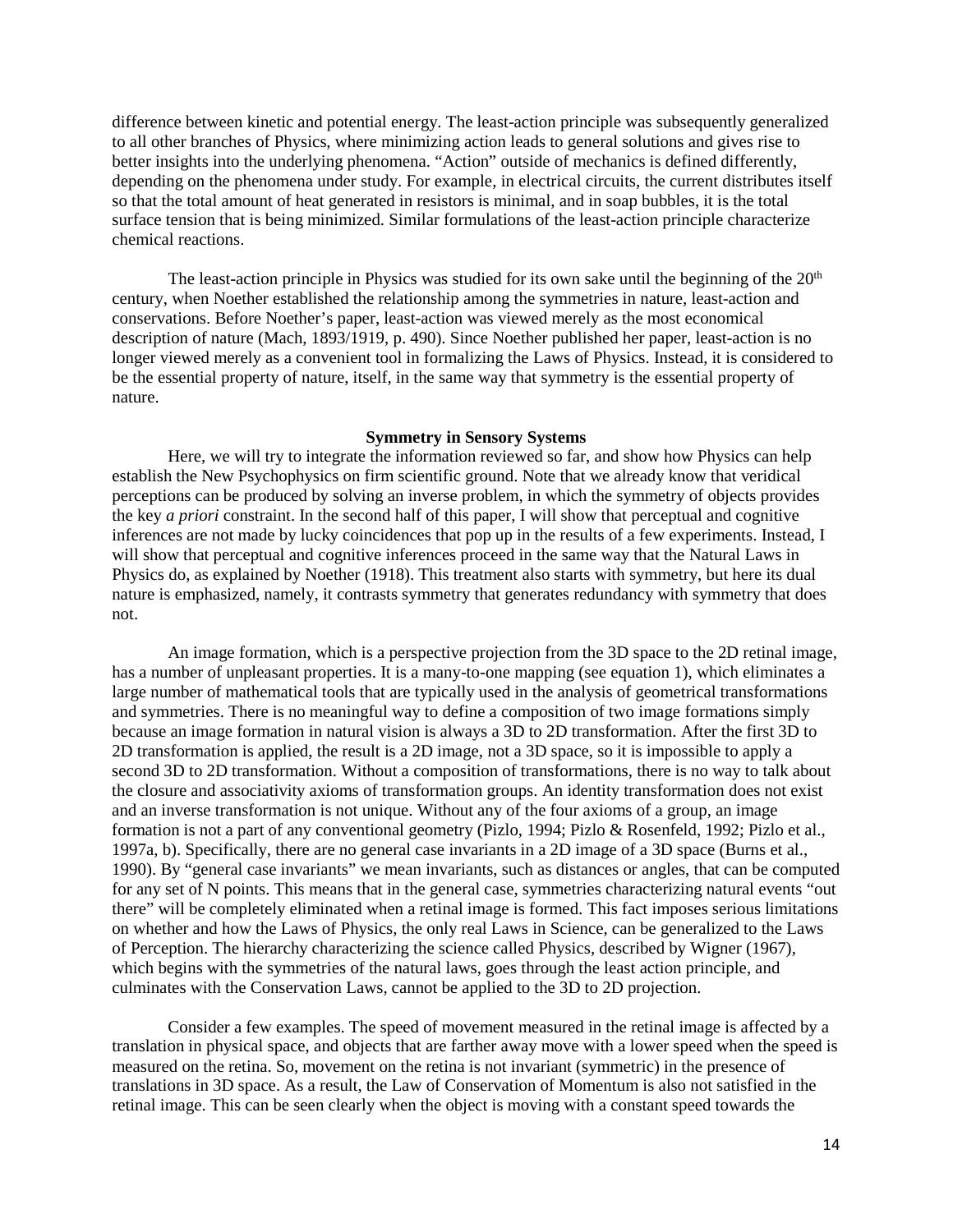observer along a straight line. A constant speed means zero acceleration and zero force acting on the object. There is motion on the retina when the trajectory of the movement does not include the observer's eye, but the retinal size of the object and its retinal image speed increase as the object gets closer to the observer. When speed increases, the momentum, increases as well, violating the law of conservation of momentum. Furthermore, despite the fact that no forces act on the object, the object accelerates in the retinal image, violating the law of conservation of energy. This is a complete mess from a physicist's point of view. When the object is on a collision course with the observer, the center of mass of the object is now stationary in the retinal image. Its speed is zero, so the law of conservation of angular momentum will be violated because changing the orientation of the trajectory relative to the observer changes the object's speed from positive to zero.

So, no symmetry of Natural Laws and no Conservation Laws are available to operate on a 2D retinal image. The least-action principle fails to apply, as well. The 3D paths "out there" are projected to 2D curves in the retinal image, so the shape of the 2D retinal path is almost always different from the shape of the 3D path. There are no invariants of this transformation. It follows that if a least-action principle corresponds to the 3D curve, it will not correspond to its 2D retinal image. Take the simplest example of Fermat's principle when this principle is applied to the reflection of light, where the angle of reflection is equal to the angle of incidence. Angles are not invariant in a perspective projection, which means that Fermat's principle fails in a retinal image.

With all of these complications, it is rather surprising how much effort neuroscientists and machine learning communities have expended on trying to understand vision by limiting themselves to 2D representations of 3D scenes, or even worse, to no representations, at all. *Without restoring veridical (or nearly veridical) 3D representations of the 3D natural environment, it will be hard, if possible at all, to formulate the Laws of Vision, when by "laws" we mean what Physicists mean*. Such laws cannot exist, period, unless one is able to bring in redundancies generated by symmetries in the 3D environment. *Without 3D representations and without the underlying symmetries, vision science, both in psychology and in engineering, will always be a visual art, not a real science.* 

The only way for the sensory systems to get access to the *invariants*, called symmetries that operate in the natural environment is to restore the one-to-one mapping between the 3D world and our 2D retinal images. This can be accomplished by using the *redundancies* present in the symmetry of objects. So, the visual system uses the redundancy aspect of symmetry present in the 3D environment to get access to the invariance aspect of symmetry of this environment. Once the one-to-one mapping is restored, the visual system can apply a least-action principle (called by perceptionists a simplicity principle), and derive conservations. Biological systems equipped with sensors bring-in new least-actions and new conservations. The mathematical formalism, here, is essentially the same as the formalism used in Physics. However, these biological least-actions are new because they combine *data* with *symmetries*. When a least-action principle operates in Physics, it does not make use of any data. It is applied directly to symmetries of the Natural Laws. Data *are* used in Cognitive least-actions because these least-actions are cognitive inferences based on *information*. The concept of information exists in Physics where it is related to entropy, but least-actions in Physics do not make inferences. So, a*n inference is a new, Cognitive concept that does not exist in Physics*. These new cognitive least-actions reside in the physiology and chemistry of the brain and the new conservations are the veridical mental representations of the outside world.

Why do I draw an analogy between the Conservation Laws in Physics and veridical mental representations in Psychology? Here is why: when I draw a square on a piece of paper, and I ask you to look at it, you will tell me that you see a square. One may object to this, by pointing out that the fact that you used the word "square" to label your percept does not mean that your perceptual representation of a square is actually a square. But if you tell me that you saw a quadrilateral with  $\overline{4}$  axes of mirror symmetry,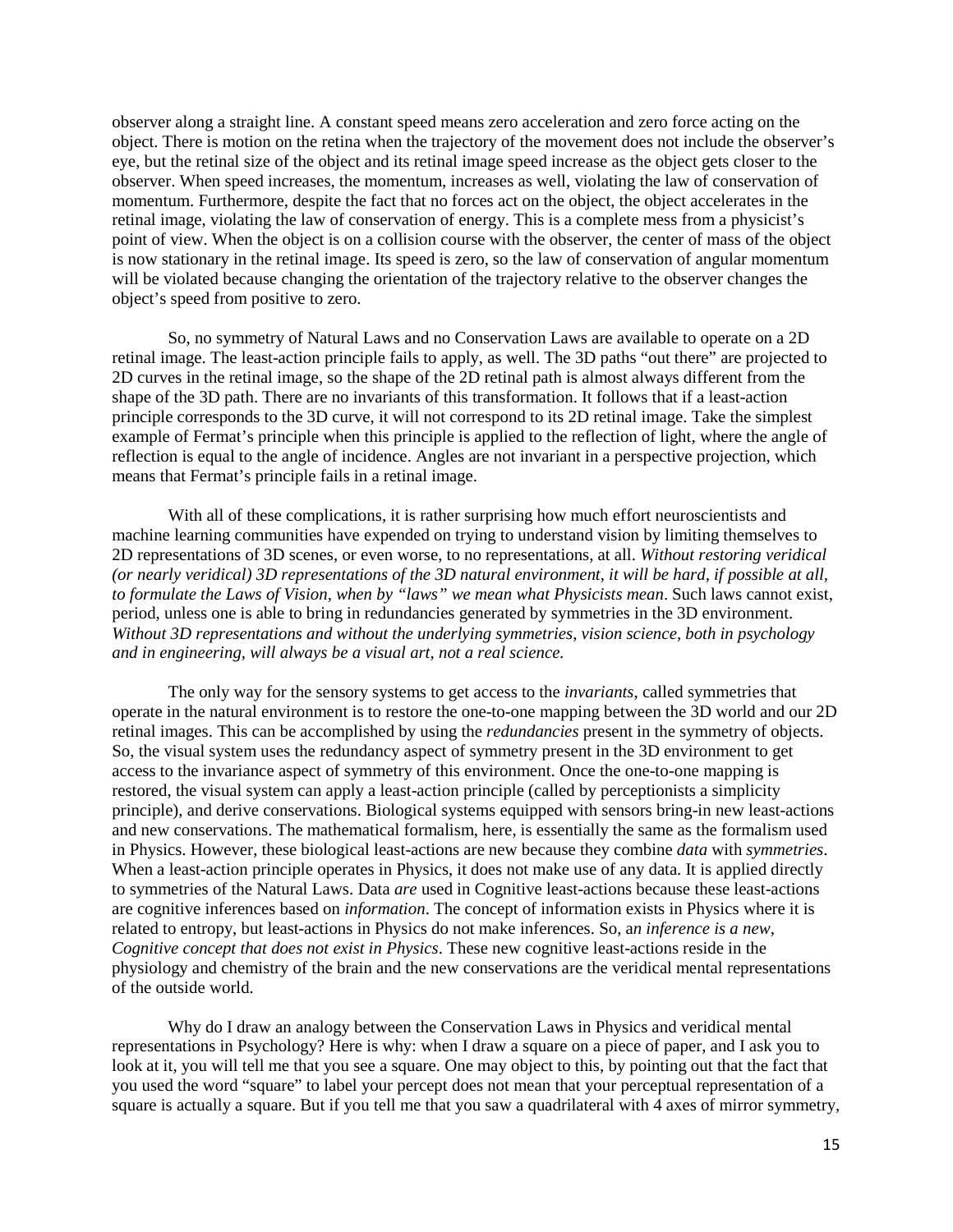I know that you saw a square. The symmetry inherent in shapes is sufficient to compare the shapes of physical objects to the perceived shapes and verify that they are actually identical. So, as we all know, at least starting with Fechner (1860), mental events and physical events are qualitatively different, but when the objects undergo the transformation from the physical world to the mental world, the shapes of objects do not change. They are invariant. We perceive these shapes veridically. The suggestion that veridical shape perception corresponds to physical conservation is based on the mathematical formalism: both types of invariants are the result of applying a least-action principle to symmetries existing in the physical world. The rest of this section goes through details of restoring the one-to-one mapping between the 3D world and the 2D retinal image, and through a brief treatment of how the simplicity principle is used to establish veridical 3D shape perception.

### **Restoring One-to-One Mapping**

I begin this section by reminding the reader about a broader context that becomes relevant at this point. Our natural environment and the objects within it are 3D, but our retinal image, which provides the input to the visual system, is 2D. The percept that results is 3D despite the fact that its visual input is 2D. A reader might note that this statement of the problem is not completely accurate because we always look at things with both eyes. So, the actual input to the visual system is a pair of 2D images, not a single image. Once there is a pair of images, the binocular system could use one of these 2D images along with binocular disparity to produce the needed 3D sensory data. This binocular case will be discussed again a little later, but at this point I will only remind the reader that binocular disparity is an unreliable source of visual information, and that it quickly becomes useless when the viewing distance is larger than a few meters. So, one should note that monocular 3D vision seems to be more important in natural viewing than binocular 3D vision. Furthermore, monocular 3D vision is important because it makes it clear why and how symmetry is used in vision.

So, how is the one-to-one mapping actually restored in Perception? Consider a set of points in a 3D space in a mirror-symmetrical configuration and a single 2D perspective image of these points. It turns out that *the mapping between the 3D points in a mirror-symmetrical configuration and a single 2D image is one-to-one*. This means that the group structure that permeates the physical universe, which seemed to have been destroyed by the infinite-to-one mapping when the 2D retinal image of a 3D scene is formed, can be restored when the observer looks at a mirror-symmetrical object.

I will illustrate what is meant here by showing how a pair of 3D points, forming a mirrorsymmetrical configuration with respect to a symmetry plane  $\pi$ , can be computed from a 2D perspective image of these points. We begin with the concept of the vanishing point  $v_p$  that is located in a 2D perspective image and that represents the 3D orientation of  $\pi$ . The 3D orientation of  $\pi$  is uniquely determined by the 3D direction of a line **L** normal to that plane (see Figure 8). Let us choose **L** in such a way that it contains the center **C** of a perspective projection of the camera. This line will be denoted as **Lc**. Now, the intersection of  $\mathbf{L}_{c}$  with the image plane is the vanishing point  $\mathbf{v}_{p}$  representing the 3D orientation of the symmetry plane  $\pi$ . It follows that if we know  $v_p$ , we also know the 3D orientation of  $\pi$  (this is true except for a degenerate case, where  $\pi$  contains **C**). If we have a set of pairs of 3D points symmetrical with respect to a common plane  $\pi$ , the 2D perspective images of lines connecting the individual pairs of 3D symmetrical points intersect at  $v_p$  because all of the 3D lines are, by definition of mirror-symmetry, parallel to the normal **L** of  $\pi$ . Note that this property is the *only* invariant of a perspective projection of a mirror-symmetrical object. This invariant is not a general-case invariant because it cannot be applied to 3D points that are not mirror-symmetrical. This invariant is generated by the redundancy aspect of 3D mirror-symmetry and it can be used to estimate  $v_p$  (see Michaux et al., 2016).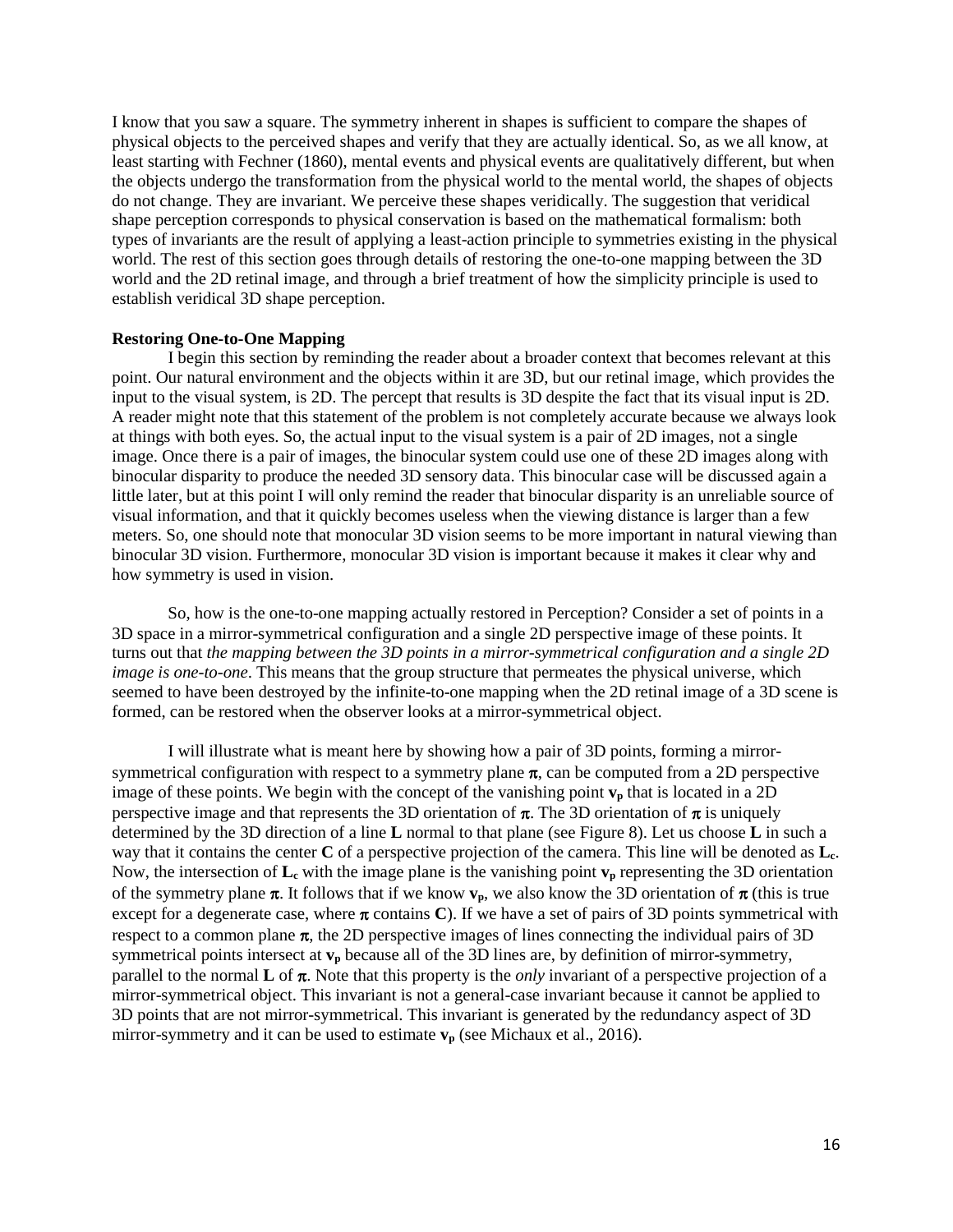

Figure 8. The vanishing point  $\mathbf{v}_p$ , the center of perspective projection **C**, the 3D points  $\mathbf{P}_1$  and  $\mathbf{P}_2$ , as well as their images  $p_1$  and  $p_2$ , are all coplanar (they reside on the same plane marked in green). The blue parallelogram represents the image plane on which the vanishing point  $v_p$  and the two image points  $p_1$  and **p<sub>2</sub>** reside; these three points are collinear. The symmetry plane π, represented by an orange ellipse, bisects the line segment connecting the 3D points  $P_1$  and  $P_2$ . The line  $L_c$  connecting the center of perspective projection **C** and the vanishing point  $v_p$  is orthogonal to the symmetry plane  $\pi$ .

Once **vp** is known, we recover the 3D points as follows. Take one pair of 2D corresponding points,  $\mathbf{p}_1$  and  $\mathbf{p}_2$ , at a time. These two points are images of points  $\mathbf{P}_1$  and  $\mathbf{P}_2$  that are mirror symmetrical with respect to  $\pi$ . Let the angle formed by points  $\mathbf{p}_1$ , **C**, and  $\mathbf{v}_p$  be  $\psi$ , and the angle formed by  $\mathbf{p}_2$ , **C**, and **v**<sub>p</sub> be  $\varphi$ . Then, the distances  $||P_1||$  of  $P_1$  from **C** and  $||P_2||$  of  $P_2$  from **C** are computed according to the following equations (see Michaux et al., 2017 for details of the derivation):

$$
||\mathbf{P}_1|| = 2d \cdot \sin(\varphi)/\sin(\varphi + \psi)
$$
  

$$
||\mathbf{P}_2|| = 2d \cdot \sin(\psi)/\sin(\varphi + \psi)
$$
 (6)

where d is the distance of C from  $\pi$ . Note that the 3D coordinates of  $P_1$  and  $P_2$  can be computed from the distances  $||P_1||$  and  $||P_2||$  by using parametric equations of the projecting lines  $Cp_1$  and  $Cp_2$ . The distance d in equations 6 is a free parameter representing an overall size scaling of the 3D recovered object. Specifically, if the plane of symmetry is farther from the camera, the recovered 3D object is proportionally larger. This means that equations (6) allow for a unique recovery of the 3D mirrorsymmetrical shape, but not of its size. It follows that the one-to-one mapping mentioned earlier is restored between the 3D mirror-symmetrical *shape* of an object and its 2D perspective image. The size of the object can be recovered by using other cues and priors, such as the horizontal ground on which objects usually reside (Pizlo et al., 2014). If one is interested in shape, but not size, d can be set to  $\frac{1}{2}$  simplifying equations (6).

Redundancy is also present in other naturally-occurring symmetries. Consider generalized cones (GC) that can be described by applying a similarity group to the cross-sections of a GC. As long as the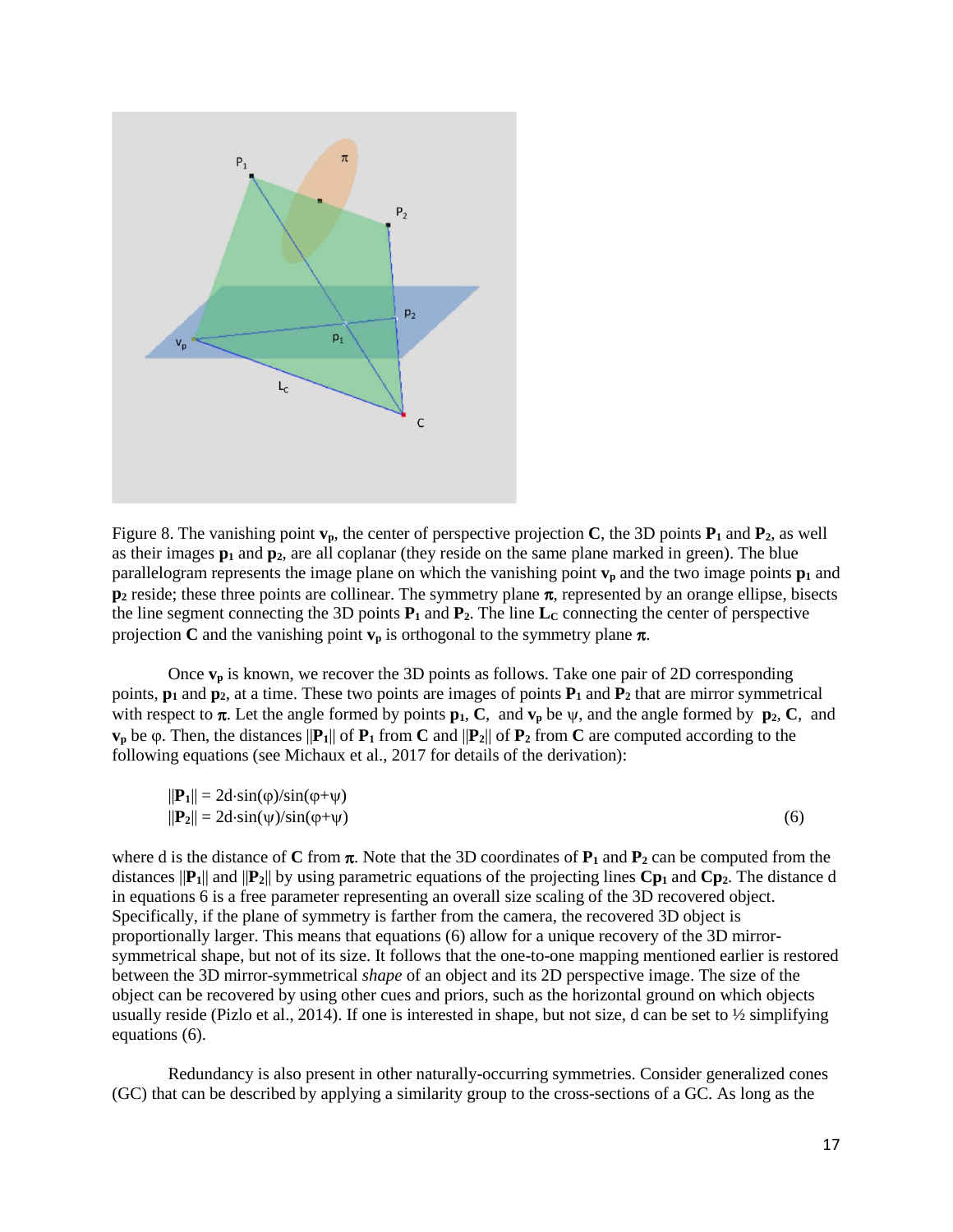cross-sections can be identified, GCs can be recovered uniquely, which means that this symmetry restores a one-to-one mapping between the 3D shape and its single 2D image (Pizlo et al., 2014). The same is true when a 3D shape is recovered from 3D motion (Wallach & O'Connell, 1953; Ullman, 1979; Hoffman & Bennett, 1986; Philip, 1996). When an observer views a rigid object undergoing 3D motion, its 3D shape can be recovered from 3 orthographic or 2 perspective 2D views. Again, the 3D recovery does not include the size of the object, which means that the 3D recovery is related to its shape: rigid motion of an object plus size scaling (i.e., a 3D similarity group). Note that what was often called a "rigidity constraint", is equivalent to a symmetry group defined by the shape equivalence class. This means that the visual system is actually using the redundancy inherent in this group. Bringing in symmetry and substituting it for a rigidity constraint does not really change anything in the mathematics of the 3D recovery from motion, but it establishes a universal mechanism for veridical 3D vision by means of symmetry. Exactly the same symmetry group can be used when the observer views two or more identical objects in a 3D scene. Identical, or nearly identical, objects are encountered when we look at several people. The same is true when we look at a dinner table with several identical chairs, or a tree, whose leaves always have identical shapes. Symmetry can also be used to explain how a one-to-one mapping is restored in binocular vision. Binocular vision can be viewed as representing a symmetry group because the observer receives two views of the same object from a different viewing direction. So, once binocular correspondence is solved, the observer has redundant information about the object. Finally, objects characterized by rotationalsymmetry, such as flowers and cylinders of revolution, also provide redundancy and allow for a unique 3D recovery.

Several examples of symmetry in 3D vision were illustrated in the previous paragraph. In all of these cases, symmetry was the source of redundancy that is sufficient, mathematically, for a unique recovery of 3D shape. This means that in all of these cases, the one-to-one mapping between the 3D shape and the 2D retinal images could be restored. This is how our visual system gets access to the 3D space in which invariances reside and in which the Natural Laws of Physics operate. So, when the visual system begins by establishing a one-to-one mapping between the sensory data and the outside world, Psychophysics, which is the science of Perception, has a real chance of resembling Physics, until now considered to be the only *real* science. Establishing a one-to-one mapping between the 3D world and the available 2D sensory data is the first step of visual processing. The second step is applying a least-action, or simplicity principle, to solve the computationally ill-posed and ill-conditioned inverse problem of making a 3D inference. An inverse problem is said to be ill-conditioned if the solution is unstable in the presence of noise in the sensory data. Note that the visual system must select a cost function and an *a priori* constraint that guarantee not only uniqueness, but the stability of perceptual interpretation, as well. I will briefly review some of the prior results on perceptual symmetry before discussing how the perceptual least-actions and perceptual conservations are connected to symmetries.

## **Symmetry in the Prior Psychological Research**

Attneave (1954) explored the use of Information Theory, redundancy and invariance in perception to define "simplicity" as it was conceived by the Gestalt Psychologists. Redundancy is related naturally to symmetry because symmetry refers to the self-similarity of an object or a pattern. The more self-similarity, the greater the redundancy. Attneave proposed "that a major function of the perceptual machinery is to strip away some of the redundancy of stimulation, to describe or encode incoming information in a form more economical than that in which it impinges on the receptors" (Attneave, 1954, p. 189). Note that this means that Attneave was well aware that a simplicity principle was operating in perception and that he also knew how to express it mathematically. What Attneave seems to have missed is the critical role that *a priori* constraints have in perception. This omission is evident because he emphasized economical "description" rather than economical "inference". In the New Psychophysics advocated here, symmetry, acting as an *a priori* constraint, *adds* information to the incoming 2D retinal stimulus. This explains how the 3D percept is produced from a 2D image. So, in my view, when the image is formed on the retina, the visual system detects symmetries within it and uses them to produce a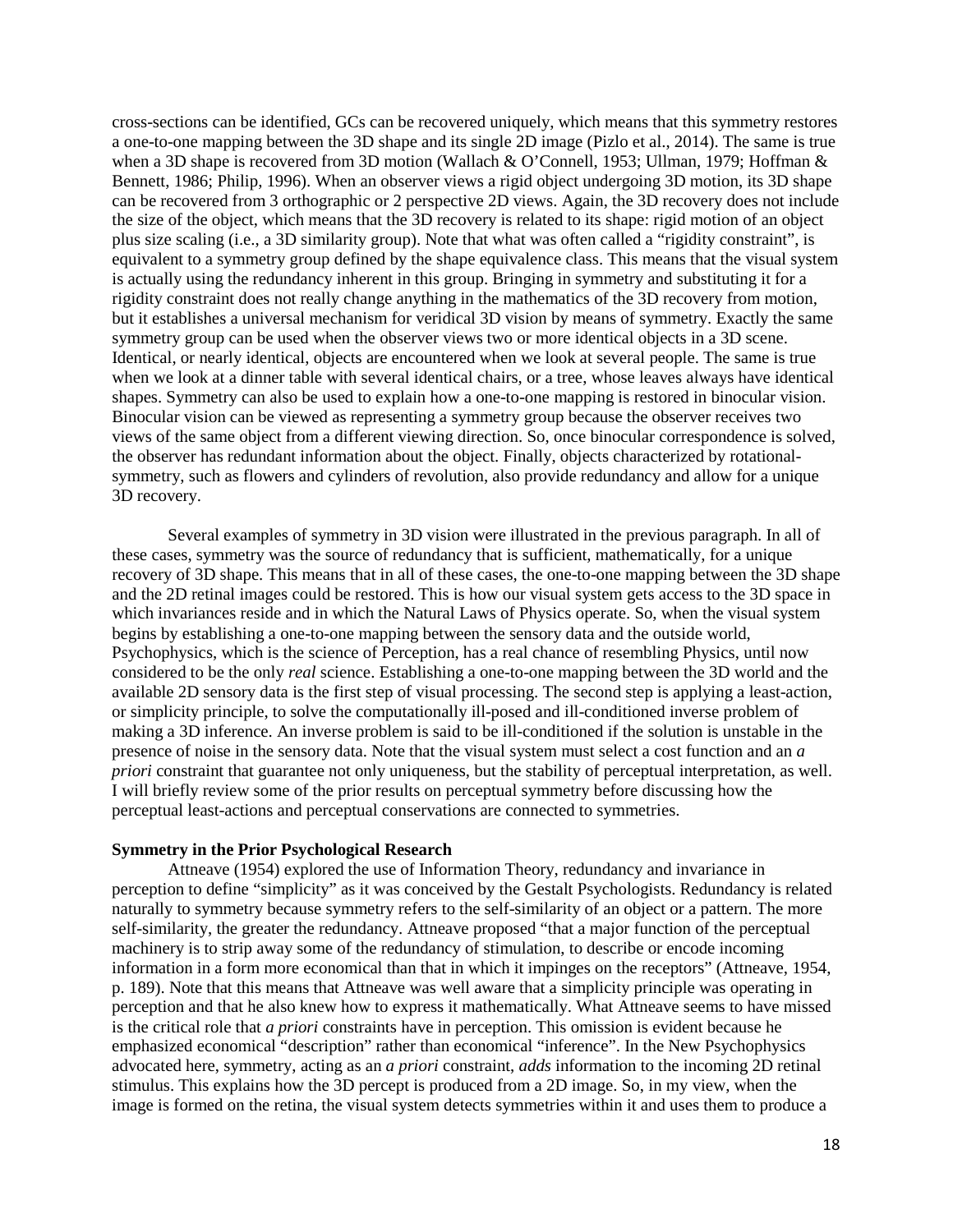veridical 3D percept. But, according to Attneave's approach, symmetries (redundancies), once detected, are removed from the 2D retinal stimulus. Attneave, by missing the role of *a priori* constraints, had no way of recognizing that perception is based on an inference, or of formulating a theory of veridical 3D vision.

Leeuwenberg and his associates (Leeuwenberg, 1971; Leeuwenberg and van der Helm, 2013) used Attneave's approach, but they tried to substitute their Structural Information Theory for Shannon's Information Theory (Shannon, 1948) that had been used by Attneave. In Structural Information Theory, a few basic symmetries, such as rotation and translation, are applied to elements of a figure or a pattern. Their elements were dots, line segments or corners. The replications of these elements captured the redundancies in the stimulus. Leeuwenberg et al., like Attneave, restricted themselves to economical descriptions, rather than inferences, and their stimuli rarely went beyond 2D toy examples and when they did use 3D objects, they never tried to recover them from 2D images. Put simply, their work suffered from the same shortcomings Attneave's did.

Garner (1970) went a bit further than Attneave. He, like Attneave, recognized the importance of invariants, which suggested to him that groups and transformations should also be used. Garner, unlike Attneave, came very close to recognizing that symmetry is the *central concept* in perception. Garner, unlike Leeuwenberg, considered the symmetries of the entire figure, rather than the symmetries of the individual elements composing the figure. In other words, Garner did not try to compress the figure. He tried, instead, to determine which figure had better Gestalt properties. Unfortunately, he, like all those before him, failed to bring in the concept of *a priori* constraints and did not study the recovery of 3D shapes from 2D images.

Cassirer (1944), before anyone else, played an important role when he emphasized the role of groups and invariants in theories of Perception. It was his paper that attracted the attention of J.J. Gibson (1950), and subsequently of James Cutting (1986) to projective invariants as a possible explanation of shape constancy. Recall that shape constancy refers to the fact that the perceived shape is constant despite changes in the shape of the retinal image caused by changes in the 3D viewing direction. The main problem with Cassirer's approach, as I explained in Pizlo (2008), is that Cassirer assumed that the invariants present in the retinal image were sufficient to do the job. Simply put, he underestimated the complexity of the problem. Shape constancy, a perceptual accomplishment closely related to shape veridicality, is an invariant that is derived from symmetries, in the same way that conservations in physics are derived from symmetries, so, shape constancy is the result of a perceptual inference. It is not the result of the detection or measurement of invariants actually *in* the retinal image, the kind of "direct perception" idea that dominated Gibson's theories.

Chater (1996) understood that perception is an inference and that it is the result obtained by solving an inverse problem by combining *a priori* constraints with sensory data. He did not go on to propose a new theory of perception, but he did provide powerful arguments for the claim that there are no fundamental differences between the deterministic simplicity principle represented by regularization cost functions and probabilistic inferences represented by the Bayesian formalism. So, despite the longstanding controversy between simplicity and likelihood principles, it may be impossible to tell them apart on empirical grounds. Note that Chater managed to express with a formal argument what Mach (1906) suggested near the beginning of the  $20<sup>th</sup>$  Century.

Next, there is a body of work by Michael Kubovy and his associates that revolved around groups, transformations and symmetries (Kubovy & Wagemans, 1995; Gepshtein & Kubovy, 2000; Strother & Kubovy, 2003). This work focused almost entirely on 2D perceptual organization, essentially providing an economical description of 2D patterns, rather than performing a veridical 3D inference.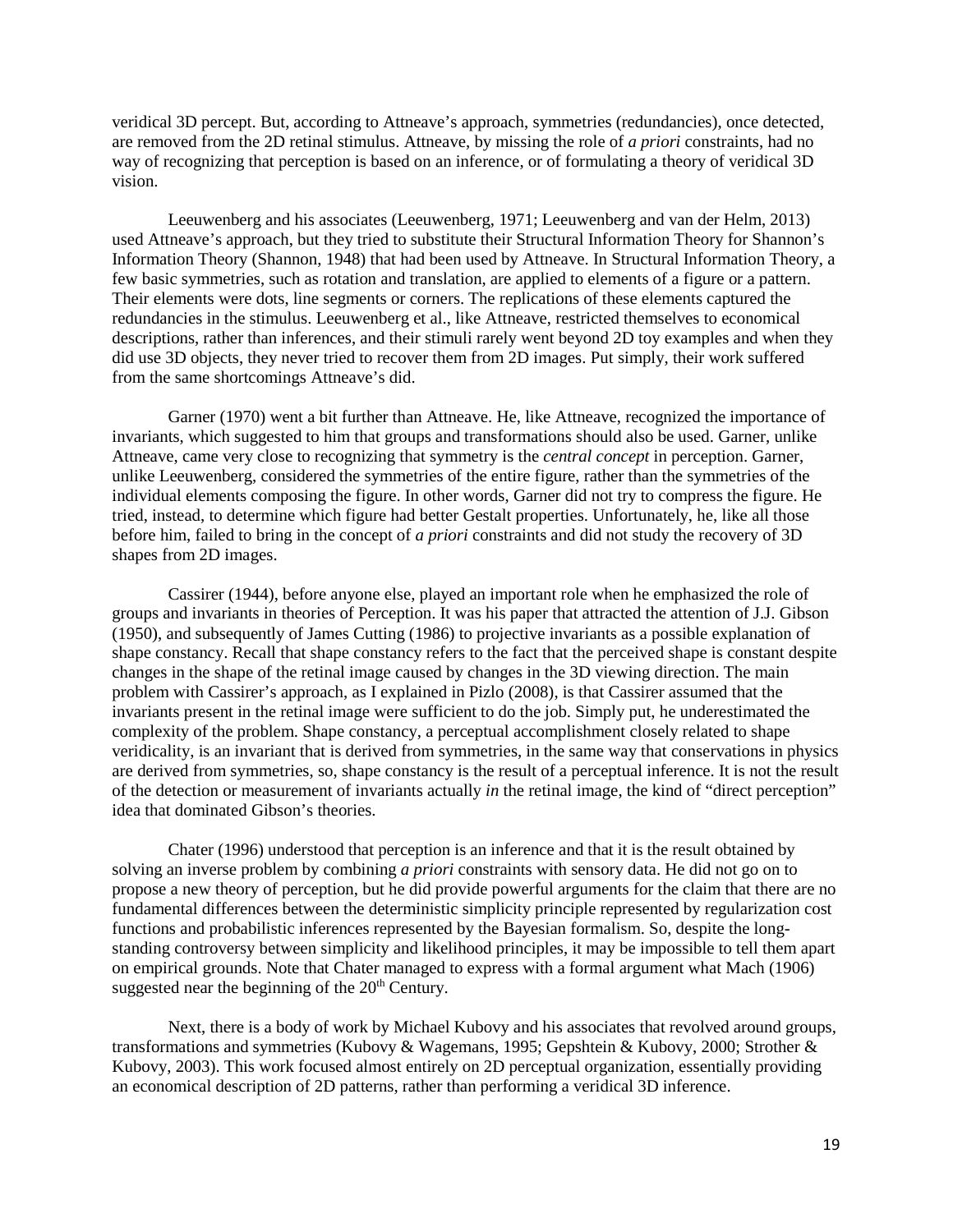Finally, I will compare Roger Shepard's approach to mine because, as pointed out by an anonymous reviewer, Shepard's views are precursors of the views described in this paper. I will focus on Shepard's (1994) paper as most relevant. Shepard did advocate using "universal regularities in the world," "mathematical elegance and generality of theories of that world," and the "principles that reflect quite abstract features of the world, based as much in geometry, probability, and group theory as in specific, physical facts about concrete, material objects." (p. 26). But, despite the overall similarity in our philosophy, there are also very clear, as well as critical, differences that will be highlighted below.

- 1. Shepard was apparently unaware of Noether's (1918) seminal theorem that established the *fundamental* relationship between (i) symmetries, (ii) a least-action principle and (iii) conservations in Physics. This relationship is at the center of my approach. I derive perceptual veridicality, which is a *cognitive conservation*, by applying *a least-action principle* to *symmetries in the physical world*. Shepard does not do this. Shepard, like all Physicists in the  $19<sup>th</sup>$  century, is aware of the symmetry/invariance, the least-action principle and the conservation laws. He knows that all three are important, but he does not know how they are related, or perhaps even does not know that all three are related to each other.
- 2. My approach, which is rooted in Noether's (1918) theorem, proposes a way to connect the *mental world* to the *physical world*. Shepard does not propose this. The operation of a *least-action principle*, which resides in the neural machinery of the brain, leads, in my approach, to the *mental* representation of our *physical* world. This kind of psycho-physical connection, namely, a connection between the mental and physical worlds, is entirely absent from Shepard's framework. In his framework, a least-action principle is only responsible for deciding how *one mental representation* is related to *another mental representation*, be it in mental rotation, in color constancy or in his law of generalization. His theory does not explain the perceptual or cognitive *recovery* of objects or events "out there", the recovery that is the main focus of my theory.
- 3. The mapping between the physical world and the sensory data is many-to-one. This is clear in the case of visual perception, which deals with the projection from the 3D world to the 2D retina. This projection is *not* a group, so it leaves nothing invariant on the surface of receptors, unless the physical stimulus has *redundancy.* Redundancy is present in objects and events when the objects and events are characterized by symmetry, which is a self-similarity. Shepard does talk about the symmetry of objects and he also defines symmetry as self-similarity. But, note well that symmetry, as a form of redundancy, is *not e*ssential in his theory because he does not need to restore any one-to-one mapping. In my theory, symmetry as a form of redundancy, is *absolutely essential* for the human mind to perform a veridical recovery, that is, to produce veridical 3D percepts from 2D sensory data. This recovery is done by combining *a priori* constraints (aka priors) with the available sensory data. This can be modeled by Regularization Theory or by Bayesian Inference. This kind of recovery resembles the least-action principle used in Physics, but it is more sophisticated because this veridical recovery is a perceptual or cognitive *inference* that is based on *sensory data*, two concepts that do not exist in Physics. Shepard does use priors and Bayes to infer distances in perceptual space. This allows him to derive his exponential Law of Generalization, but note that his priors do not play a very important role in his derivation (see his p. 24). So, Shepard needs priors, but he hopes that they do *not*  influence the result of his generalization. This is in stark contrast with my 3D recovery where symmetry and compactness priors are absolutely essential: Without priors, there is no 3D percept and there is no inference.

### **Least-actions and Conservations in Perception**

The idea that visual perception operates in ways analogous to the way that a least-action principle operates in Physics originated with Mach (1906). Specifically, according to Mach, a least-action, or "economy principle", as he called it, surely operated in the human mind. Whether it actually operated in physical Nature, as most physicists of that time assumed, was less clear to him. Mach, being a positivist, allowed for the possibility that the least-action principle is the most economical way to describe physical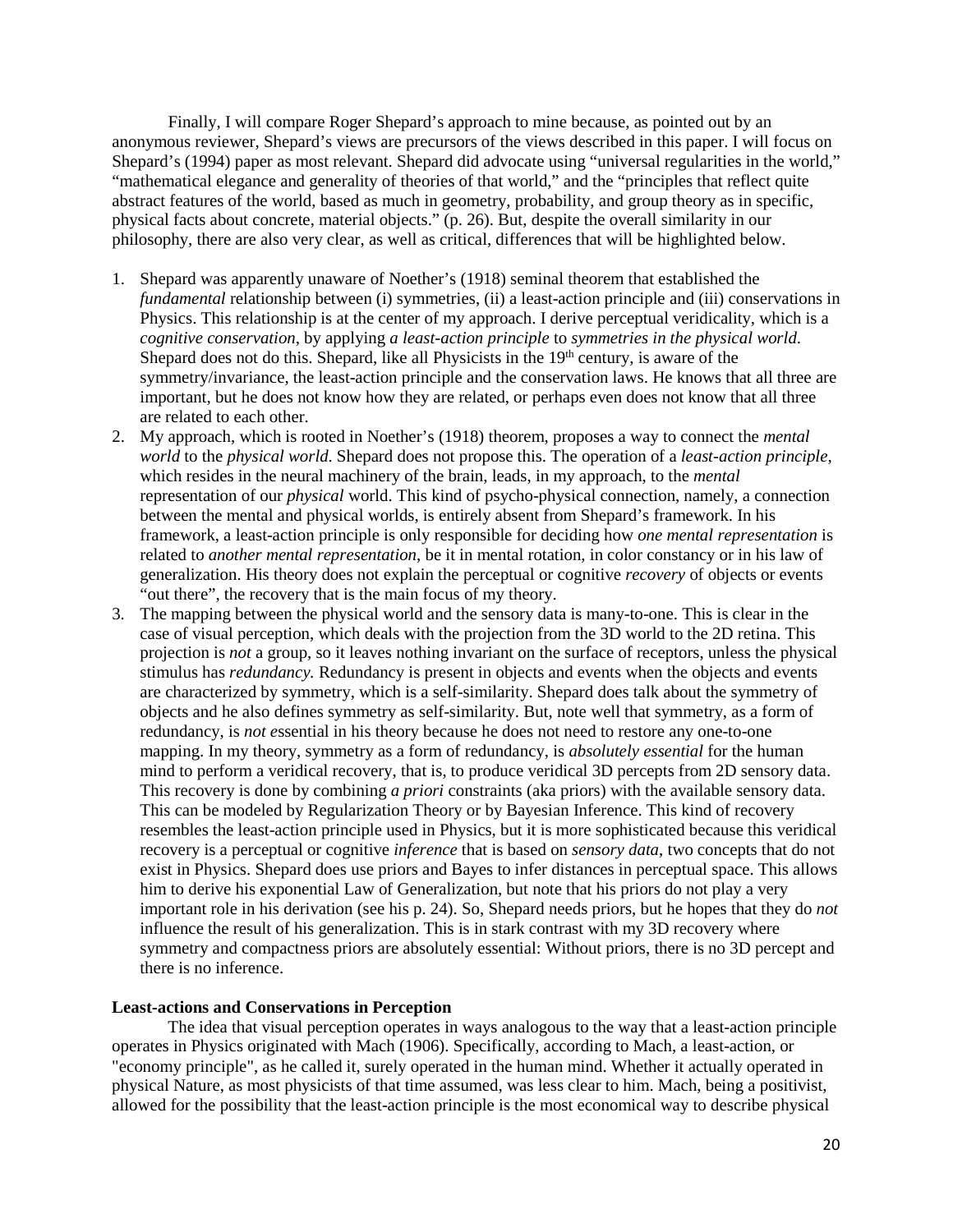events, even if these events are governed by as yet unknown laws. Köhler (1920), one of the three founders of Gestalt Psychology, was convinced that the Laws of Physics, specifically, the tendency of physical systems to move towards the state of minimal energy, could correspond to, perhaps even account for, a perceptual tendency to move towards simple interpretations (Ellis, 1938, pp. 17-54). Köhler (1920) cited Mach's (1893) book on mechanics, where the least-action principle is discussed and explained. It is not clear, however, whether Köhler was actually importing the least-action principle into perception because he never used, not even once, the term "Prinzip der kleinsten Wirkung" or "Prinzip der geringsten Wirkung", in his 263 page book. [2](#page-20-0)

During the Cognitive Revolution, Hochberg & McAlister (1953) started to use the concept of a minimum or simplicity principle, but they did not link it to Physics. They used concepts taken from Shannon's Information Theory to justify their simplicity principle. It seems likely that Foster (1975, 1978) was the first to use a mathematical formalism of a least-action principle in Physics to explain inferences in visual perception. A decade after Foster's papers were published, the computer vision community started using *cost functions* that recognize the relationship between Inverse Problems in Applied Mathematics and inference problems within visual perception (Poggio et al., 1985). Poggio et al. did see the connection to the least-action principle in Physics, and they postulated that the brain could actually implement this least-action principle in the form of neural circuits (Poggio & Koch, 1985). Not long after this development, the human vision community started using cost functions, as well (Knill & Richards, 1996; Pizlo, 2001). In all of these cases, the cost functions and least-actions were used in isolation, without any connection to symmetry or conservations (but see Weiss, 1997 and Huh & Sejnowski, 2016). These activities resemble how least-actions were used by physicists in 18<sup>th</sup> and 19<sup>th</sup> centuries.

The first *explicit* claim about the fundamental relationship between symmetries and costfunctions in solving Inverse Problems in vision was published by the present author and his associates 10 years ago (Pizlo, Li and Steinman, 2006; Pizlo, 2008; Pizlo et al., 2014). Once we began to work within the framework provided by Inverse Problems Theory, we realized that symmetry is the perfect *a priori* constraint. It looked perfect because it was abstract, and it could be used with almost all natural objects, both familiar and unfamiliar. Actually, it can be applied to *all* objects once we exclude clouds in the sky, rocks in the mountains, and crumpled pieces of paper. Existing psychophysical results helped connect symmetry with the cost functions that can be used to solve the Inverse Problem of recovering a 3D shape from one of its 2D retinal images. A decade earlier, we had established that shape constancy is close to perfect with symmetrical objects and completely absent with completely asymmetrical objects (Pizlo & Stevenson, 1999; Chan et al., 2006). Others had already tried to use symmetry for the recovery of 3D shape. This started in 1981 with Kanade, but he, as well as others, who followed his lead, assumed that symmetry was only a useful "trick" that could be added to an already existing large bag of tricks employed in efforts to recover 3D shape. Our contribution was pointing out that *symmetry, especially the redundancy aspect of it, should be counted among the first principles of vision* (Li et al., 2013). The other two "first principles" described in this paper are "a least-action or simplicity principle," and "conservation, or constancy/veridicality laws."

Connecting these two concepts, namely symmetry and cost functions, *i.e.,* least-actions, within Psychophysics played the same role it had played when the symmetry and least-action had been connected a century earlier in Physics. The credibility of our approach, which was based on cost functions and the use of the Inverse Problems Theory in human vision, was greatly strengthened when we brought in the important role that symmetry played in the recovery of 3D shape. By 2006, the vision community was losing interest in cost functions and Inverse Problems, and was moving away from 3D shape

l

<span id="page-20-0"></span><sup>&</sup>lt;sup>2</sup> The author is grateful to Michal Bach, who undertook to examine Köhler's (1920) book, and found that the substance of this book is represented well in Ellis's (1938) 37-page summary.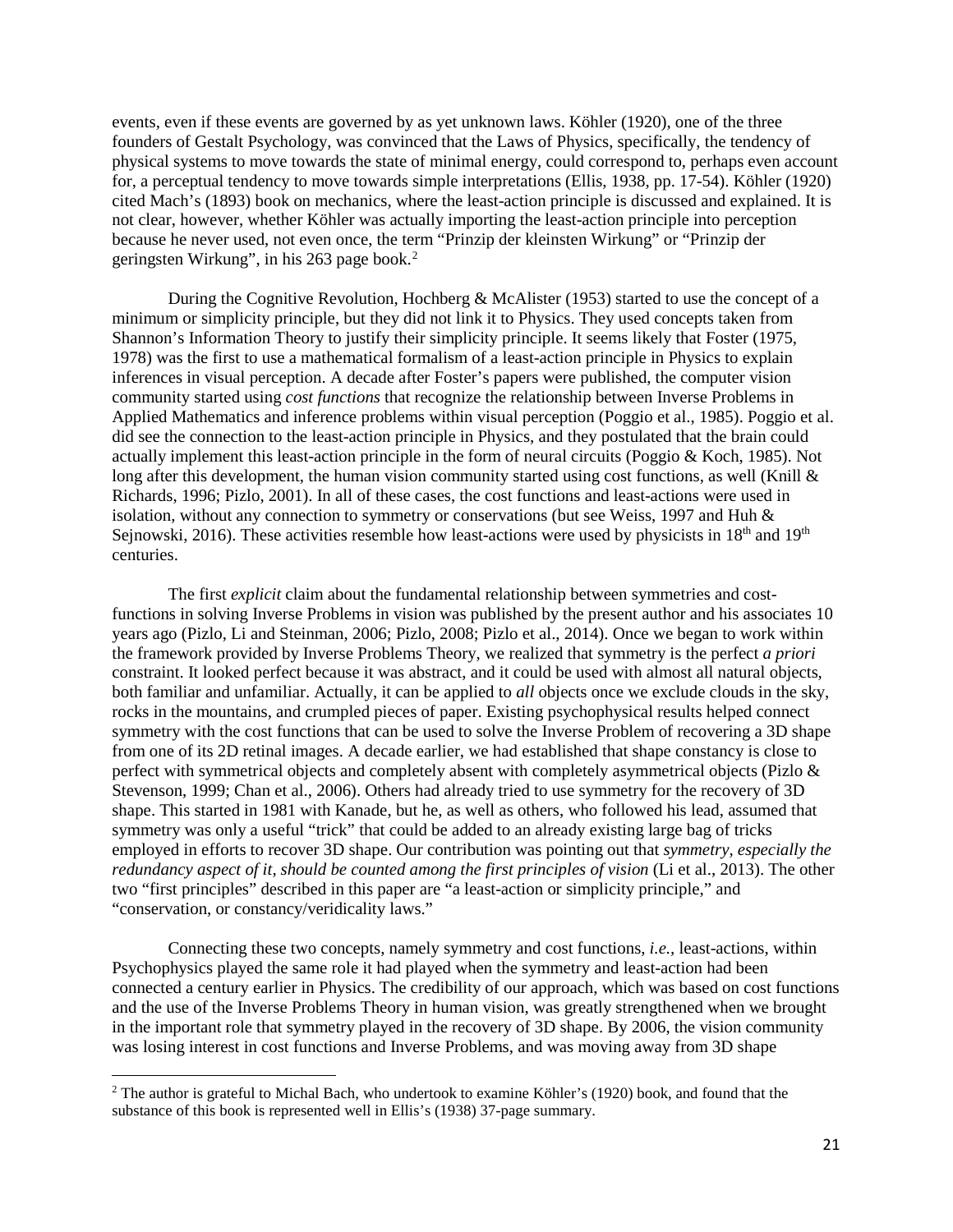perception, arguably, the most important aspect of vision. The concepts called perceptual constancy and veridicality were becoming dirty words in the vision research literature, even taboo for some vision people. A good example of the attitude of our community towards veridicality can be seen in commentaries to a target paper authored by Hoffman, Singh & Prakash (2015). All of those who commented on this target paper, except for the present author, were absolutely convinced that veridicality in vision is a concept that makes no sense, whatsoever, and that only very naïve philosophers who were completely detached from scientific reality, would be willing to say anything about veridicality out loud, not to mention saying anything favorable. To be fair, this kind of scientific despair had received overwhelming justification from a century of psychophysical experiments, in which unnatural stimuli with no trace of symmetry had been used in all of the research on shape. Once symmetry was allowed into the lab, veridicality had to tag along. Note that outside of the laboratory, where symmetrical objects are the rule with no exceptions, there are no problems with veridicality: When you look at a symmetrical object such as a bird or a box or a fox, you see them as symmetrical. If this is not veridicality, what is? Demonstrating that veridicality can be achieved by using symmetry as an *a priori* constraint in the Regularization Method, opened the door for exploring what else can be accomplished in Psychophysics by making use of the duo called symmetry and least-actions.

Consider mirror-symmetrical shapes because this type of symmetry seems to be the most important for human beings. By using mirror-symmetry as an *a priori* constraint, the visual system recovers the 3D shapes of objects, where by shape we mean invariants of 3D rigid motion plus overall size scaling (Li, Pizlo & Steinman, 2009; Li et al., 2011; Sawada, 2010; Pizlo et al., 2014). So, starting with reflection as a symmetry group, the visual system arrives at a larger, similarity group. This fact conforms to what is known in Physics as the Curie or Symmetry Principle. It says that the symmetry group can never get smaller as events develop in time (Curie, 1894). This means that the symmetry group of the *cause* is a subgroup of the symmetry group of the *effect.* This is surely the case in the recovery of a 3D shape. The recovery begins with the 3D mirror-symmetry group, which is the smallest symmetry group, and ends with the percept of a 3D shape, which is characterized by a 3D similarity group that includes mirror-reflection, rigid motion and size scaling. This observation serves to strengthen my argument about the fundamental similarity between the Laws of Physics and Laws of Psychophysics.

The recovery of a 3D shape is done by applying four *a priori* constraints, namely, 3D mirror symmetry, 3D compactness, planarity of closed contours and minimum surface area (Li, Pizlo & Steinman, 2009; Li et al., 2011; Sawada, 2010). The symmetry constraint in our models was implemented by minimizing the sum of absolute differences between the corresponding angles. In a perfectly mirrorsymmetrical shape, this sum is zero. The compactness constraint was implemented by maximizing the ratio  $V^2/S^3$ , where V and S are volume and surface area of the 3D reconstructed object. The minimum surface area constraint was used to bias the maximal compactness constraint. Minimizing the surface area makes the object thinner, and less compact. We found that this kind of biased compactness provides the best fits in our psychophysical results. Finally, maximum planarity of closed contours constraint was implemented in our models by favoring 3D curves that are better approximated by planes. These four constraints were included in a cost function with weights that were estimated by fitting the model's reconstructions to the reconstructions of human subjects. Our most recent models work with real camera images. They also explicitly measure the difference between the 2D image produced by the 3D recovered shape and the 2D image that was used to perform the recovery (Michaux et al., 2016, 2017).

Minimizing a cost function is the conventional way of solving an Inverse Problem within the framework of Regularization Theory (Tikhonov & Arsenin, 1977). The cost function, which allows one to make a visual inference, plays the role of the least-action principle in Physics. Least-actions in Physics are always applied to the symmetries of Natural Laws. Without symmetries, which are *regularities* in Nature, least-actions in Physics would never produce anything meaningful. The importance of symmetry is even more pronounced in perceptual inferences, where solving an Inverse Problem amounts to the veridical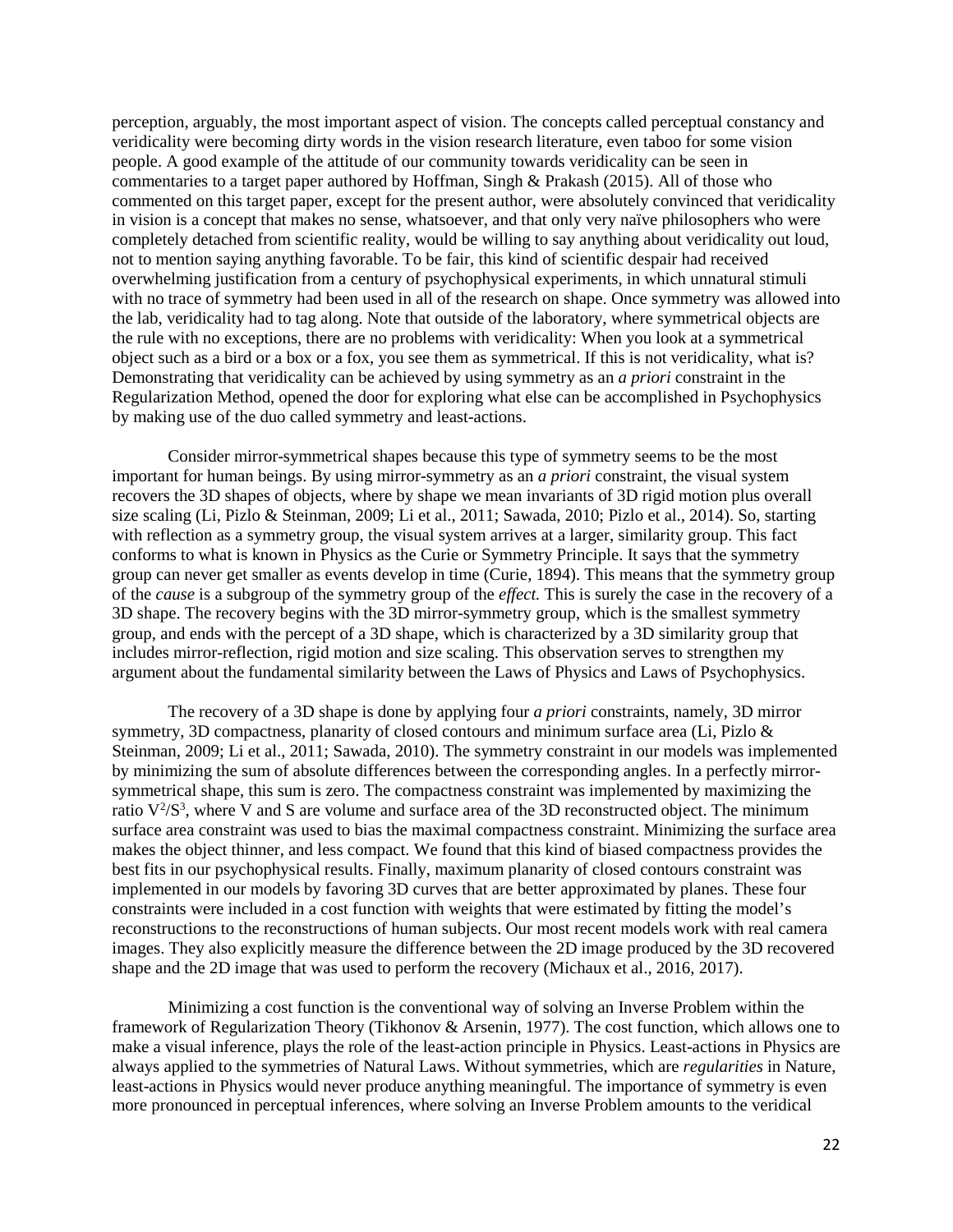recovery of what is "out there" on the basis of incomplete data. Recall that without *redundancies*  conveyed by symmetries, the sensory data available at the proximal stimulus do not have the one-to-one mapping with the objects (distal stimuli) "out there." So*,* as I already pointed out earlier in this paper, *symmetry plays a dual role in Perception*, namely, symmetry serves as a regularity in the Laws of Nature, and symmetry serves as the source of redundancy in the sensory data. The first role is sufficient in Physics, but not in Cognitive Psychology.

Interestingly and surprisingly, the concept of symmetry is actually not mentioned in Regularization theory or in Bayesian inference. Both methods for making inferences use *a priori* constraints (priors), but so far, no theory of how these constraints should be selected has been developed. To date, these constraints have always been selected in an *ad hoc* manner. Sometimes these constraints were formulated trivially as implicit regularities present in all previously seen examples. The only criterion used so far has been whether the constraints worked. A comparison of how these constraints are chosen for use in Inverse Problems in Applied Mathematics and for least-actions in Physics, suggests that the *constraints used for solving Inverse Problems should always represent symmetries inherent in the problem being solved*. It seems likely that all *a priori* constraints that were effective when used to solve Inverse Problems in the past did represent symmetries, but this possibility has never, to my knowledge, been discussed either within Regularization Theory or Bayesian Inference. This should be done because the explicit use of symmetry in Inverse Problem Theory is likely to bring this theory to a new level where it might help us to include it in a Unified Natural Science.

Once 3D shapes are recovered, they become new invariants in Psychophysics, *invariants* that represent perceptual *conservations*. These conservations are different from the conservations known in Physics. For example, recovered 3D shapes are scale invariant, so scale invariance operates in Perception but recall that it does not operate in Physics. In any case, perceptual representations of the outside world are conservations that are derived by applying perceptual least-actions that resemble least-actions in Physics. It turns out that Psychophysics is based on the same hierarchy that Wigner used to describe Physics, but Psychophysical least-actions are different from physical least-actions because the former combine symmetries with sensory data. There is no concept like sensory data in Physics. Once psychophysical least-actions are different, psychophysical conservations must be different, too. Specifically, Psychophysical conservations are veridical representations of the outside world. They are used to plan and execute purposive actions in the physical environment.

In this context, the empirical results obtained in the area of Cognitive Psychology called "intuitive Physics" are not surprising (Kellman & Spelke, 1983; Spelke, 1998). Once we realize that visual Perception, as well as other types of perception such as tactual and auditory percepts, are conservations derived from the symmetries of the Natural Laws, it is natural to expect that the perceptual systems have access to the symmetries and conservations that characterize Physics. We already know that "intuitive Physics" is not perfect in the sense that some Natural Laws are not intuitive, but a number of the Natural Laws described by Spelke, are intuitive. So, intuitive Physics may actually reside in the perceptual systems, rather than in higher levels of cognition. Similarly, now that we know that intuitive Physics is present quite early in the human's development, the widespread use of "thought experiments" in Physics appears to be quite natural, too. Shepard (2008) described several examples where physicists were able to derive the Laws of Physics without performing a single physical experiment. This was true with Archimedes's Law of the Lever, Galileo's Law of Falling Bodies, Newton's Law of Action and Reaction, as well as Einstein's Special and General Relativity Theory. In all of these cases, the assumption that Natural Laws obey symmetry was sufficient to derive each of these particular laws. Physical experiments were performed after the thought experiment was carried out, confirming what the thought experiments had already established. Again, the scientist's intuition, which is based on symmetry, seems natural simply because our perceptual representations rely on symmetry, just as the Laws of Physics do. This explains, at least partially, "the unreasonable effectiveness of mathematics in the natural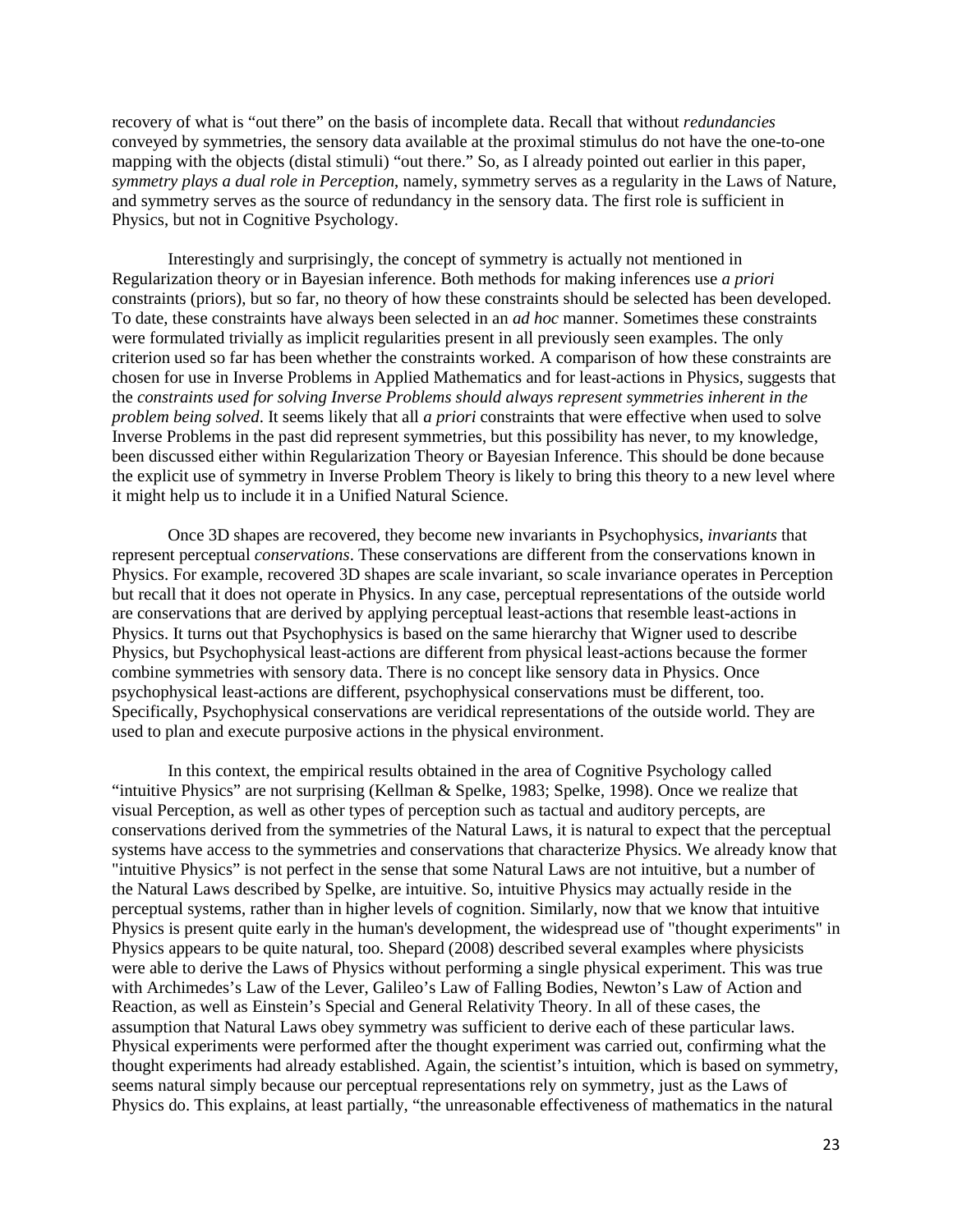sciences", a fact that Wigner (1960) found intriguing. Symmetry is a mathematical concept, so once we realize, with Rosen (2008), that "symmetry rules" in Natural Science, the effectiveness of mathematics in natural sciences cannot be surprising, especially once we recognize that mathematics is a product of the human mind. These comments bring us to the point where an attempt will be made to generalize Wigner's hierarchy from Psychophysics to the rest of Cognitive Psychology.

# **Extending the Science of Perception to the Science of Cognition**

All Cognition is concerned with inferences. This includes linguistic communication, learning, decision making, problem solving, motor control, concept formation and categorization, social cognition, as well as formulating scientific theories. The Theory of Inverse Problems tells us that veridical (correct) inferences must combine data with *a priori* constraints. This takes the form of a cost function, whose minimum corresponds to the correct interpretation. This approach to Cognitive Psychology was adopted, among others, by Feldman (2000, 2016), Chater (1999) and Chater & Vitanyi (2003), but in their hands, the *cost functions operated in isolation.* This is the same shortcoming that characterized the early work of Physicists in the 18<sup>th</sup> and 19<sup>th</sup> centuries, as well as the early work of Psychophysicists in the second half of the 20th century. Recall that these researchers did see a need to use a least-action principle and cost functions early on, but they either did not see any reason to connect them to symmetries and conservations, or they were simply not aware of them when they did this work. Similarly, Cognitive Scientists, who started using cost functions to explain how the human mind finds the simplest, or the most likely, interpretations of the sensory data, did not explore the nature of the regularities and redundancies (symmetries) in the system that had generated the data. Their emphasis was placed on *compressing* the data, under an implicit assumption that the simplest (most compressed) interpretation will be the correct interpretation. Note that this kind of search over all possible interpretations is neither possible nor needed. Such a blind search may only work with very simple inferences. In all realistic cases, the inference process must begin with restoring the one-to-one mapping between the distal stimuli characterizing the cognitive problem at hand and the sensory data available. Restoring a one-to-one mapping must be based on the redundancies that are present in the distal stimuli and making use of these redundancies requires identifying the symmetry that is the source of the redundancy. If incorrect, or if no symmetry is assumed, a one-to-one mapping will not be restored and the inference will fail. The redundancies in the distal stimuli and the resulting invariants in the sensory data, as well as the nature of the cognitive task at hand, inform the observer about the relevant symmetries and these symmetries should drive the inferential process. Simply put, there is no reason to assume that a visual or cognitive system has a *single* cost function that is applied to all stimuli and all tasks. For example, when am I looking at a mirrorsymmetrical object, my visual system should use the redundancy inherent in the mirror-symmetry, rather than in the rotational symmetry, and the cost function should measure the departure from the former, not from the latter. This fact was pointed out and used by the present author in his early paper on inverse problems (e.g., see Pizlo, 2001; footnote 2, p. 3151). A similar approach seems to have been employed by Tenenbaum et al. (2006) in their hierarchical Bayesian models of cognitive inferences.

Tenenbaum et al. (2006) started their paper by saying that "traditional accounts of induction emphasize either the power of statistical learning, or the importance of strong constraints from structured domain knowledge" (p. 309). Tenenbaum et al. go on to state that both components are necessary, and that they should be combined by using the Bayesian formalism. Not surprisingly, in their approach, the sensory data are incorporated in the likelihood function, and the constraints, representing *a priori* domain knowledge, are Bayesian priors. The product is a posterior that is used for making optimal inferences. What is new in Tenenbaum et al.'s approach, when compared to prior approaches, is that they have a number of different *principles* that represent a collection of *a priori* constraints taken from structured domain knowledge. These principles include, but are not necessarily limited to: taxonomic trees, directed networks, linear orders, clusters, and causal laws. Each of these abstract *a priori* principles applies to a wide range of inferences, which represents what is called an "invariance" in Mathematics and Physics. By identifying these principles, Tenenbaum et al. effectively grouped cognitive inferences into subsets that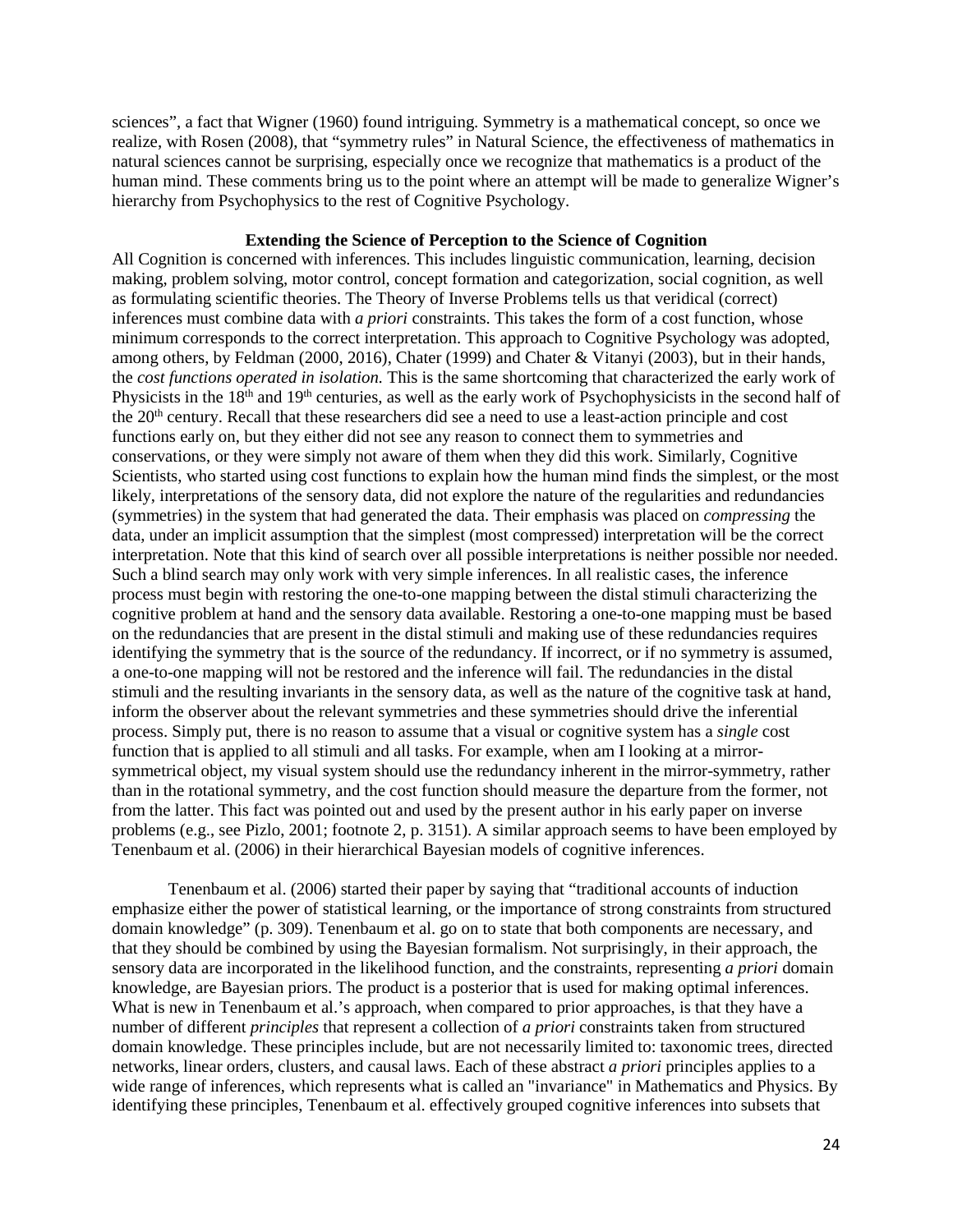look like equivalence classes. If these subsets are actually equivalence classes, the individual principles can be viewed as defining symmetry groups. No one analyzed Tenenbaum et al.'s hierarchical Bayesian approach using the formalism of symmetry groups and the underlying invariants, but I am convinced that this is well worth doing. Note that using symmetries proved absolutely instrumental in explaining visual inferences, so the chances are that the same will be true with cognitive inferences. After all, we know that one can produce new and meaningful results, that is, *veridical* perceptions in Psychophysics, and *conservations* in Physics, *only* when cost functions and least-actions are applied to symmetries. But note that in order to apply the approach advocated here to cognitive inferences, it is essential not only to specify the equivalence classes implied by symmetries. It is also necessary to identify the redundancies that characterize the symmetries in the distal stimuli. Without redundancies, the inferences from the sensory data will be impossible simply because of the many-to-one mapping from the real state of affairs "out there" to the sensory data. These redundancies surely exist in the kinds of inferences that Tenenbaum et al. discussed in their paper. But note that these redundancies must also be made explicit in the computational models that are formulated to account for the inferences. If this is not done, one will be limited in cognitive experiments and theories to only the simplest cases that can be handled by a one-toone mapping from the distal to the proximal stimulus, the kind of mapping that limited psychophysicists in their perceptual experiments for more than a century.

To summarize, Cognitive Science, following in the footsteps of Psychophysics, can, and probably should use the same mathematical structure that Physics uses, namely, symmetry, least-actions and conservations and connect them in the same way. Specifically, we should treat cognitive inferences as conservation laws and derive them from symmetries characterizing the physical and social environment through the application of a minimum, or simplicity principle. Doing this would give us what I consider to be a minimal program. If this were adopted, Cognitive Scientists could benefit from the enormous set of mathematical tools that Physicists have been using for the last 100 years. Psychophysicists are already benefiting from doing this. But, if one chooses to be more ambitious, one can go much further by assuming that the neurobiological mechanisms, operating in the brain, actually implement the least-action principle that connects the mental representations with the outside world. The resulting theoretical structure could provide the often-sought approach to a Unified Natural Science. Will all aspects of this newly unified Cognitive Science and Neuroscience be a *hard* science based on symmetries, least-actions and conservations? Almost surely not, but whatever remains outside this scientific structure, probably runs the risk of being called "stamp collecting", at least by Physicists.

Acknowledgment: This work was supported by a grant from NIH (1R01EY024666-01). The author thanks Louis Narens, Robert M. Steinman and two anonymous reviewers for comments and suggestions, and Isaac Weiss for comments and corrections.

## **References**

Alhazen (1083/1989) *The optics. Books 1-3.* Translated by A.I. Sabra, London: The Warburg Institute.

Ashby, W.R. (1956) *An introduction to cybernetics*. NY: Wiley.

Attneave, F. (1954). Some informational aspects of visual perception. *Psychological Review* 61, 183-193.

Biederman, I. (1987) Recognition-by-components: a theory of human image understanding. *Psychological Review* 94, 115-147.

Binford, T.O. (1971) Visual perception by computer. *IEEE Conference on Systems and Control*. Miami.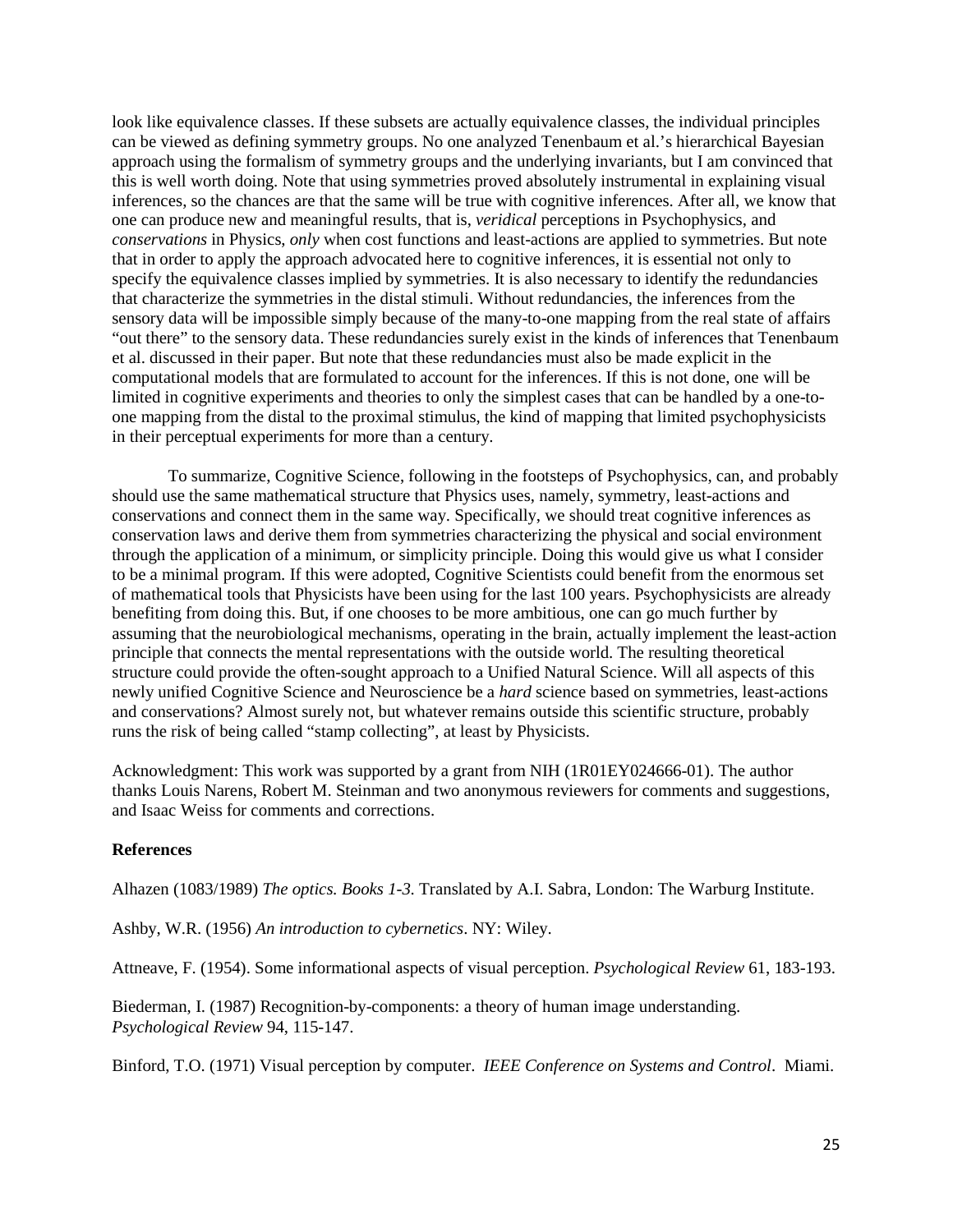Burns, J.B., Weiss, R. & Riseman, E.M. (1990) View variation of point set and line segment features. *Proceedings of DARPA Image Understanding Workshop*, 650-659.

Cassirer, E. (1944). The concept of group and the theory of perception. *Philosophy and Phenomenological Research* 5(1), 1-36.

Chan, M.W., Stevenson, A.K., Li, Y. & Pizlo, Z. (2006) Binocular shape constancy from novel views: the role of a priori constraints. *Perception & Psychophysics* 68, 1124-1139.

Chater, N. (1996). Reconciling simplicity and likelihood principles in perceptual organization. *Psychological Review* 103(3), 566-581.

Chater, N. (1999) The search for simplicity. *Quarterly Journal of Experimental Psychology* 52A, 273- 302.

Chater, N. and Vitanyi, P. (2003) Simplicity: a unifying principle in cognitive science? *Trends in Cognitive Science* 7, 19-22.

Conant, R.C. & Ashby, W.R. (1970) Every good regulator of a system must be a model of that system. *International Journal of Systems Science* 1, 89-97.

Curie, P. (1894/1982) On symmetry in physical phenomena, symmetry of an electric field and of a magnetic field. In: J. Rosen (Ed.), *Symmetry in Physics: Selected Reprints*. Stony Brook, NY: American Association of Physics Teachers (pp. 17-25).

Cutting, J. E. (1986) *Perception with an eye for motion*. Cambridge, MA, USA: MIT Press.

Ellis, W.D. (1938/1955) *A source book of gestalt Psychology*. NY: Routlege.

Falmagne, J.-C., and Doble, C. (2015) *On meaningful scientific laws.* Springer, Berlin.

Fechner, G. (1860/1966) *Elements of psychophysics*. New York: Holt, Rinehart & Winston.

Feldman, J. (2000) Minimization of Boolean complexity in human concept learning. *Nature* 407, 630- 633.

Feldman, J. (2016) The simplicity principle in perception and cognition. *WIREs Cogn. Sci.* **7**, 330-340.

Feynman, R.P., Leighton, R.B. & Sands, M. (1963) *The Feynman lectures on physics.* Addison-Wesley, Reading, MA.

Foster, D. H. (1975) Visual apparent motion and some preferred paths in the rotation group SO (3). *Biological Cybernetics* 18.2: 81-89.

Foster, D. H. (1978) Visual apparent motion and the calculus of variations. In: Leeuwenberg, E.L.J. & Buffart, H.F.J.M. (Eds.), *Formal theories of visual perception,* pp. 67-82. NY: Wiley.

Garner, W. R. (1970) Good patterns have few alternatives: Information theory's concept of redundancy helps in understanding the Gestalt concept of goodness. *American Scientist* 58 (1), 34–42.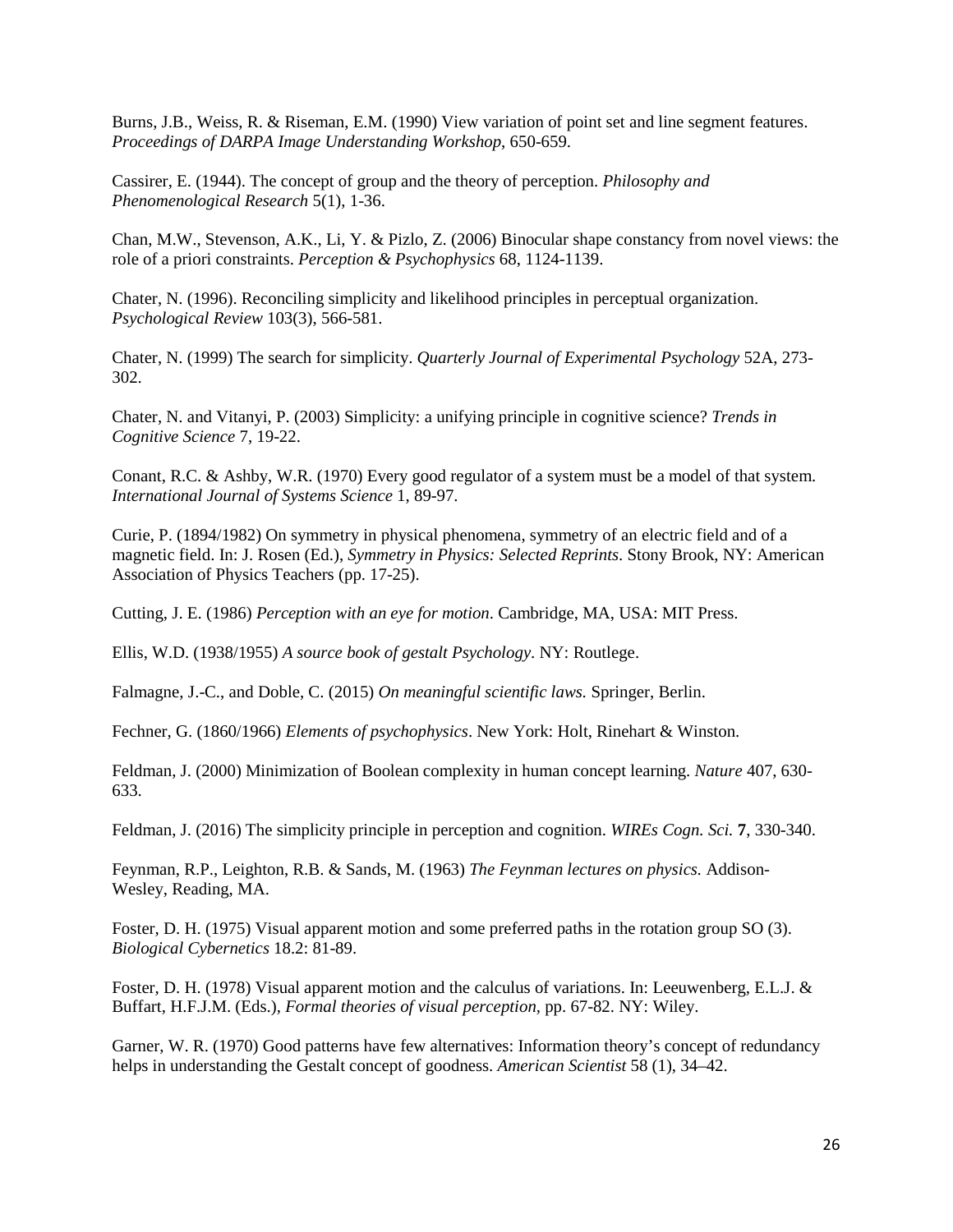Gepshtein, S., & Kubovy, M. (2000) The emergence of visual objects in space–time. *Proceedings of the National Academy of Sciences* 97(14), 8186-8191.

Gibson, J.J. (1950) *The perception of the visual world.* Boston: Houghton Mifflin.

Hochberg, J. & McAlister, E. (1953) A quantitative approach to figural "goodness". *Journal of Experimental Psychology*, 46, 361-364.

Hoffman, D.D. & Bennett, B.M. (1986) The computation of structure from fixed-axis motion: rigid structures. *Biological Cybernetics* 54, 71-83.

Hoffman, D. D., Singh, M. & Prakash, C. (2015) The interface theory of perception. *Psychonomic Bulletin & Review* 22.6: 1480-1506.

Huh, D., & Sejnowski, T. J. (2016). Conservation law for self-paced movements. *Proceedings of the National Academy of Sciences*, 201608724.

- Kanade, T. (1981) Recovery of the three-dimensional shape of an object from a single view. *Artificial Intelligence* 17, 409-460.
- Kellman, P.J. & Spelke, E.S. (1983) Perception of partially occluded objects in infancy. *Cognitive Psychology* 15, 483-524.

Klein, F. (1939). *Elementary mathematics from an advanced standpoint: Geometry.* New York: Dover.

Knill, D.C. & Richards, W. (1996) *Perception as Bayesian inference*. Cambridge: Cambridge University Press.

Köhler, W. (1920) *Die physischen Gestalten in Ruhe und im stationären Zustand*. Braunschweig, Druck und Verlag.

Kubovy, M. & Wagemans, J. (1995) Grouping by proximity and multistability in dot lattices: a quantitative Gestalt theory. *Psychological Science* 6, 225-234.

Leeuwenberg, E.L.J. (1971) A perceptual coding language for visual and auditory patterns. *American Journal of Psychology* 84, 307-349.

Leeuwenberg, E. L. J., & van der Helm, P. A. (2013) *Structural information theory: The simplicity of visual form*. Cambridge, UK: Cambridge University Press.

Li, Y., Pizlo, Z. & Steinman, R.M. (2009) A computational model that recovers the 3D shape of an object from a single 2D retinal representation. *Vision Research* 49, 979-991.

Li, Y., Sawada, T., Shi, Y., Kwon, T., & Pizlo, Z. (2011) A Bayesian model of binocular perception of 3D mirror symmetric polyhedra. *Journal of Vision 11*(4), 1–20.

Li, Y., Sawada, T., Shi, Y., Steinman, R.M. & Pizlo, Z. (2013) Symmetry is the sine qua non of shape. In: S. Dickinson & Z. Pizlo (Eds.), *Shape perception in human and computer vision* (pp. 21-40) Springer, London.

Mach, E. (1893/1919) *The science of mechanics*. Chicago: Open Court.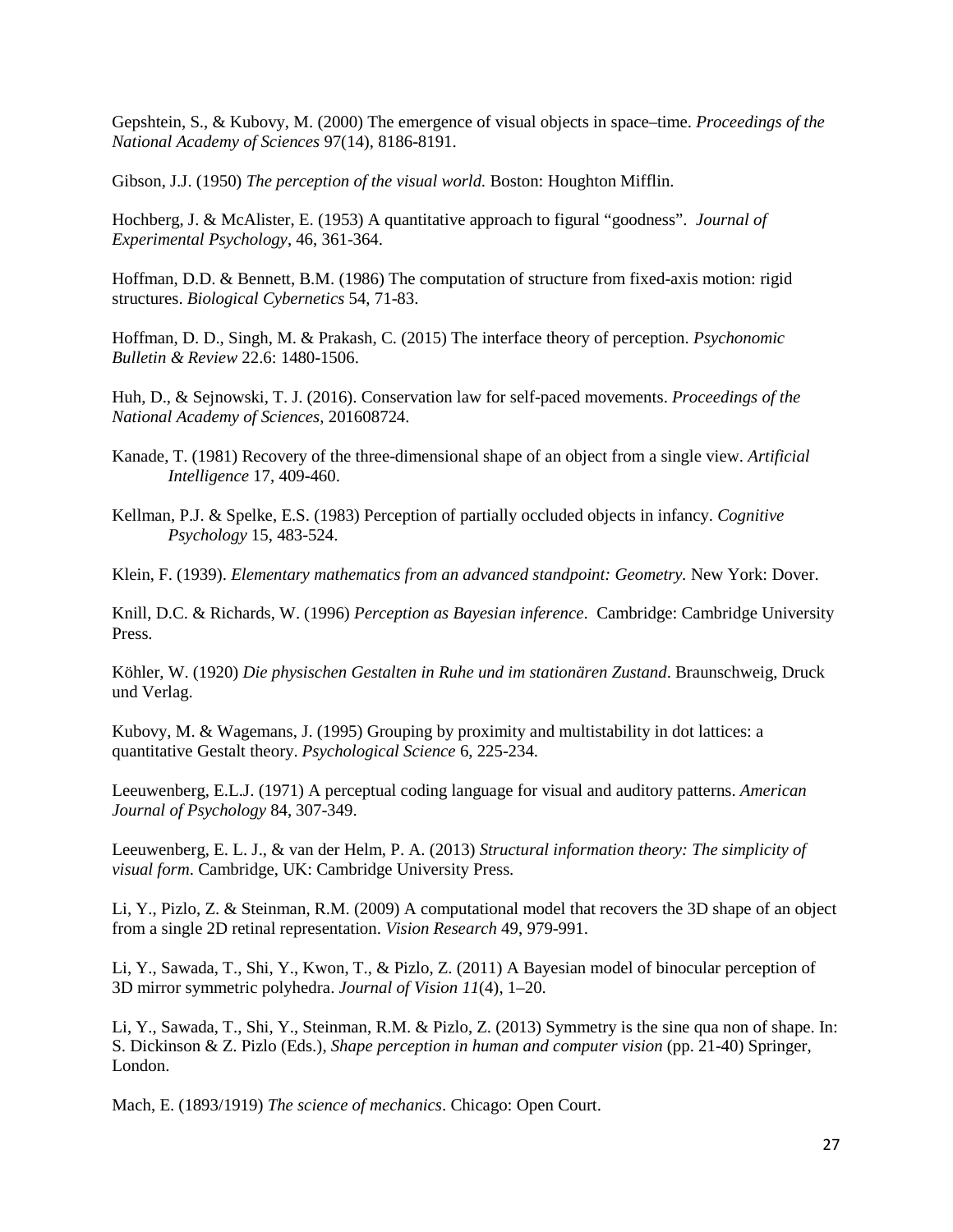Mach, E. (1906/1959) *The analysis of sensations*. New York: Dover.

Michaux, V., Jayadevan, V., Delp, E. & Pizlo, Z. (2016) Figure-ground organization based on 3D symmetry. *Journal of Electronic Imaging* 25(6).

Michaux, V., Kumar, V., Jayadevan, V., Delp, E. & Pizlo, Z. (2017) Binocular 3D object recovery using a symmetry prior. *Symmetry* 9, 64: Special issue: Symmetry in Vision (doi:10.3390/sym9050064).

Nagel, E. (1953) Teleological explanations and teleological systems. In: Ratner S. (Ed.), *Vision & Action: Essays in honor of Horace M. Kallen in his 70th birthday.* (pp. 192-222). New Brunswick, NJ: Rutgers University Press.

Narens, L. (2002) *Theories of meaningfulness*. Mahwah, NJ: Erlbaum.

Narens, L. (2007) *Introduction to the theories of measurement and meaningfulness and the use of symmetry in science.* Lawrence Erlbaum, Mahwah, NJ.

Noether, E. (1918) Invariante variationsprobleme. Nachr. d. König. Gesellsch. d. Wiss. zu Göttingen, Math-Phys. Klasse, 235-257.

Peterson, M. A. (2002) Galileo's discovery of scaling laws. *American Journal of Physics* 70.6: 575-580.

Philip, J. A. (1996) Non‐Iterative Algorithm for Determining All Essential Matrices Corresponding to Five Point Pairs. *The Photogrammetric Record* 15.88: 589-599.

Pizlo, Z. (1994) A theory of shape constancy based on perspective invariants. *Vision Research* 34, 1637- 1658.

Pizlo, Z. (2001) Perception viewed as an inverse problem. Minireview. *Vision Research* 41, 3145-3161.

Pizlo, Z. (2008) 3D Shape: *Its unique place in visual perception.* MIT Press, Cambridge, MA.

Pizlo, Z., Li, Y. & Steinman, R.M. (2006) A new paradigm for 3D shape perception. *Perception*, 35, Suppl. p.182.

Pizlo, Z., Li, Y., Sawada, T. and Steinman, R.M. (2014) *Making a machine that sees like us.* Oxford University Press, NY.

Pizlo, Z. & Rosenfeld, A. (1992) Recognition of planar shapes from perspective images using contourbased invariants. *Computer Vision, Graphics & Image Processing: Image Understanding* 56, 330-350.

Pizlo, Z. Rosenfeld, A. & Weiss, I. (1997a) The geometry of visual space: about the incompatibility between science and mathematics. Dialogue. *Computer Vision & Image Understanding* 65, 425-433.

Pizlo, Z. Rosenfeld, A. & Weiss, I. (1997b) Visual space: mathematics, engineering, and science. Response. *Computer Vision & Image Understanding* 65, 450-454.

Pizlo, Z. & Stevenson, A. (1999). Shape constancy from novel views. *Perception & Psychophysics* 61, 1299-1307.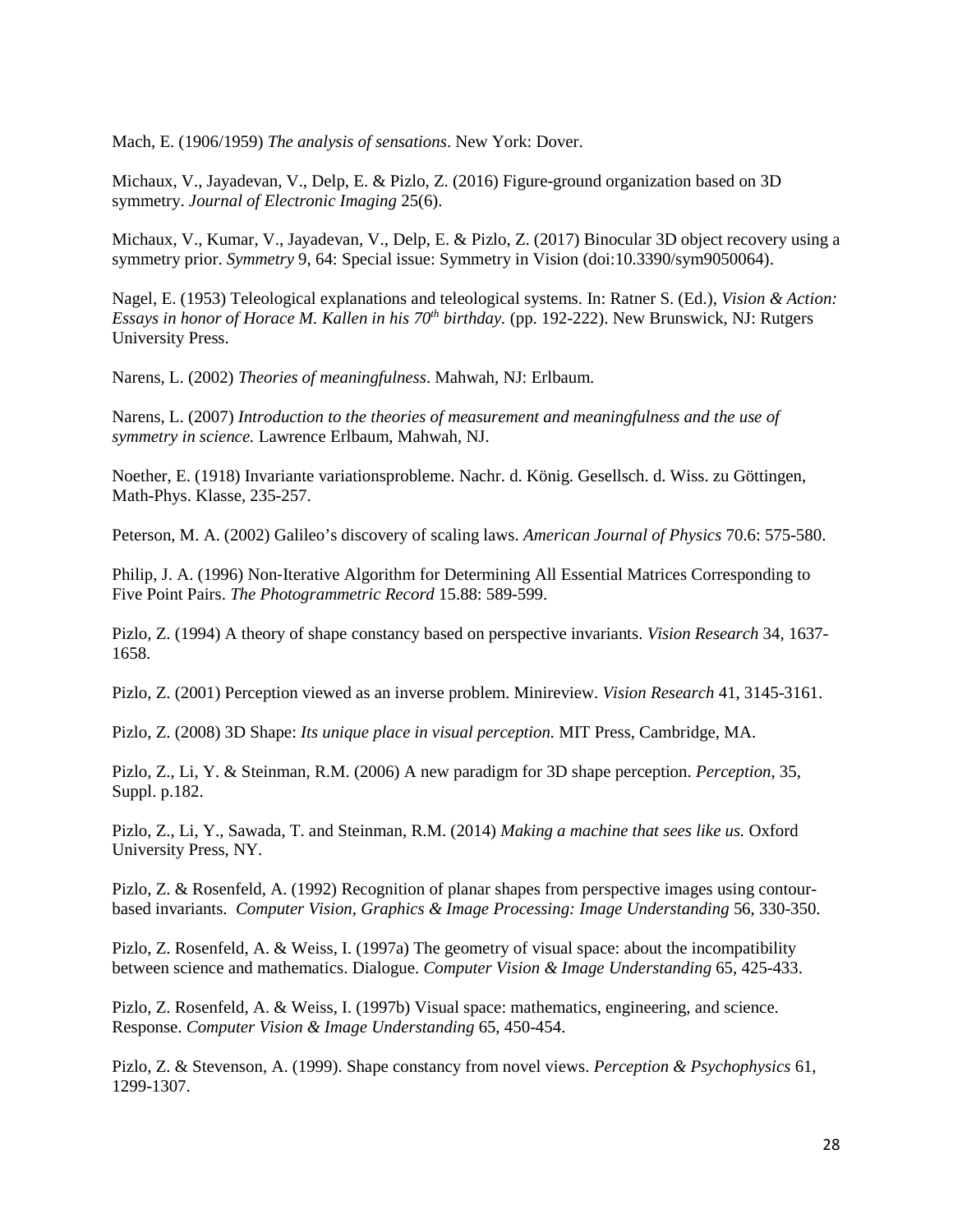Poggio, T. and Koch, C. (1985) Ill-posed problems in early vision: from computational theory to analogue networks. *Proceedings of the Royal Society of London*, B 226, 303-323.

Poggio, T., Torre, V. and Koch, C. (1985) Computational vision and regularization theory. *Nature* 317, 314-319.

Rosen, J. (2008) *Symmetry rules.* Springer, Heidelberg.

Rosen, J. and Freundlich, Y. (1978) Symmetry and conservation. *American Journal of Physics* 46.10: 1030-1041.

Sawada, T. (2010) Visual detection of symmetry in 3D shapes. *Journal of Vision* 10, 4, 1–22.

Shannon, C.E. (1948) A mathematical theory of communication. *The Bell System Technical Journal* 27, 379-423, 623-656.

Shepard R.N. (1994) Perceptual-cognitive universals as reflections of the world. *Psychonomic Bulletin & Review* 1, 2-28.

Shepard, R.N. (2008) The step to rationality: the efficacy of thought experiments in science, ethics and free will. *Cognitive Science* 32, 3-35.

Spelke, E.S. (1998) Nativism, empiricism, and the origins of knowledge. *Infant Behavior and Development* 21, 181-200.

Strother, L., & Kubovy, M. (2003). Perceived complexity and the grouping effect in band patterns. *Acta Psychologica* 114 (3), 229–244.

Tavel, M.A. (1971) Milestones in mathematical physics. Noether's theorem. *Transport Theory and Statistical Physics* 1(3): 183-207.

Tenenbaum, J.B, Griffiths, T.L. & Kemp, C. (2006) Theory-based Bayesian models of inductive learning and reasoning. *Trends in Cognitive Science* 10, 309-318.

Tikhonov, A.N. and Arsenin, V.Y. (1977) *Solutions of ill-posed problems.* John Wiley & Sons, NY.

Tolman, E.C. (1932) *Purposive behavior in animals and men*. NY: Century.

Ullman, S. (1979) *The Interpretation of Visual Motion*. Cambridge, M.A.: MIT Press.

Vigo, R. (2015) *Mathematical principles of human conceptual behavior: the structural nature of conceptual representation and processing*. NY: Routledge.

Wallach, H. & O'Connell, D.N. (1953) The kinetic depth effect. *Journal of Experimental Psychology* 45, 205-217.

Warren, H.C. (1916) A study of purpose. I. *The Journal of Philosophy, Psychology and Scientific Methods* 13, 5-26.

Weiss, I. (1997) A perspective 3D formalism for shape from shading. In *Proceedings of DARPA Image Understanding Workshop* (Vol. 2, pp. 1393-1402).